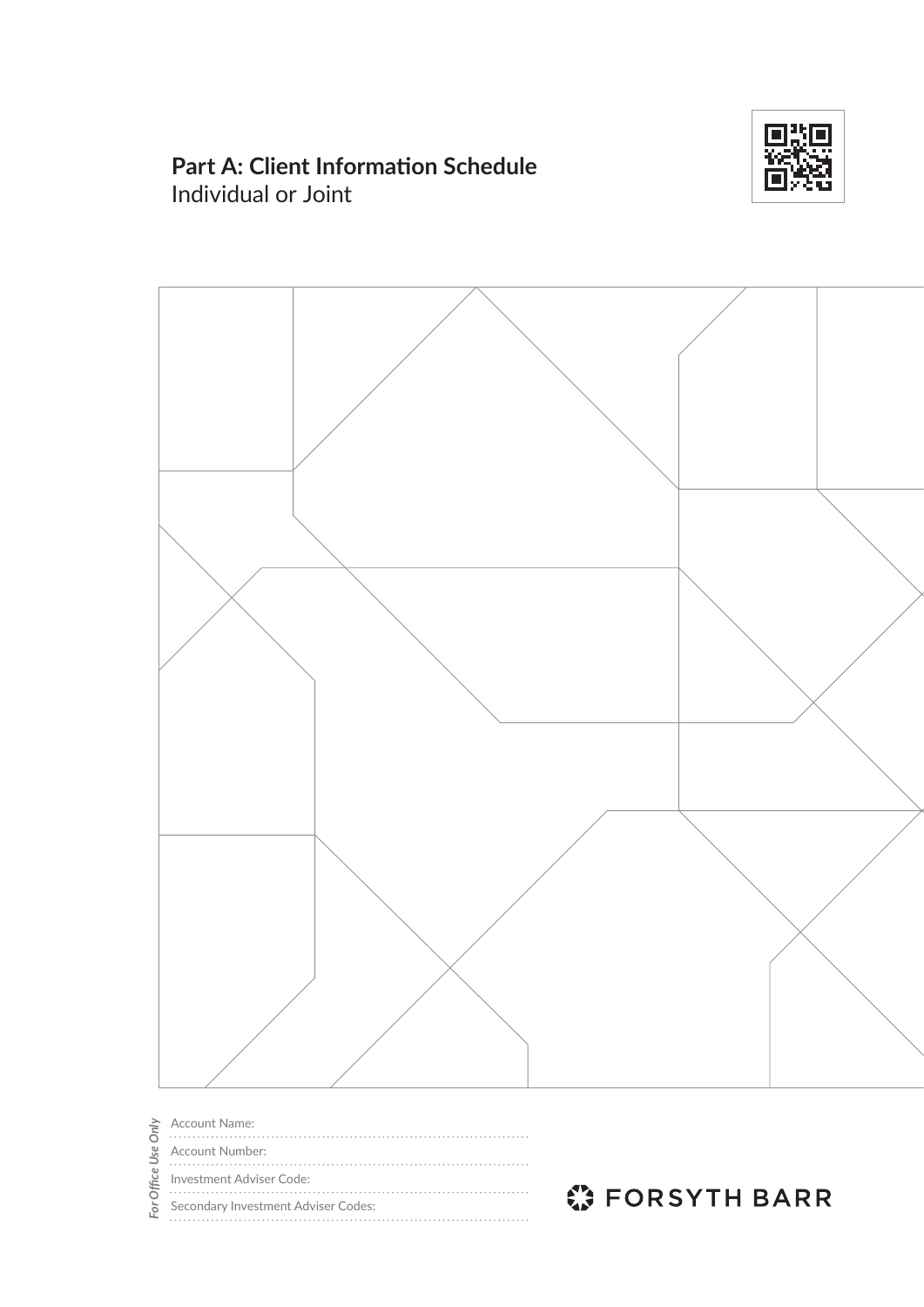### Welcome

Thank you for considering Forsyth Barr. Whether you are an experienced investor or just starting out, your Forsyth Barr Investment Adviser can help you to achieve the best mix of investments for your individual requirements today…and tomorrow.

This Client Information Schedule establishes your account through which you can transact your sharebroking and other investment requirements.

Please refer to our Scope of Service documents for a description of the services we provide for private clients. These include a range of services from transaction/execution services, to investment advice, to investment monitoring, to investment management services.

### Completing this Schedule

### **Documentation required to complete this** application: Follow the Guide in the Appendix.

#### **Your Client Agreement comprises two parts:**

Part A: Client Information Schedule

Part B: Terms and Conditions (including, where relevant, any Client Profile document you complete and any Supplementary Agreement)

Should you have any queries about completing this Client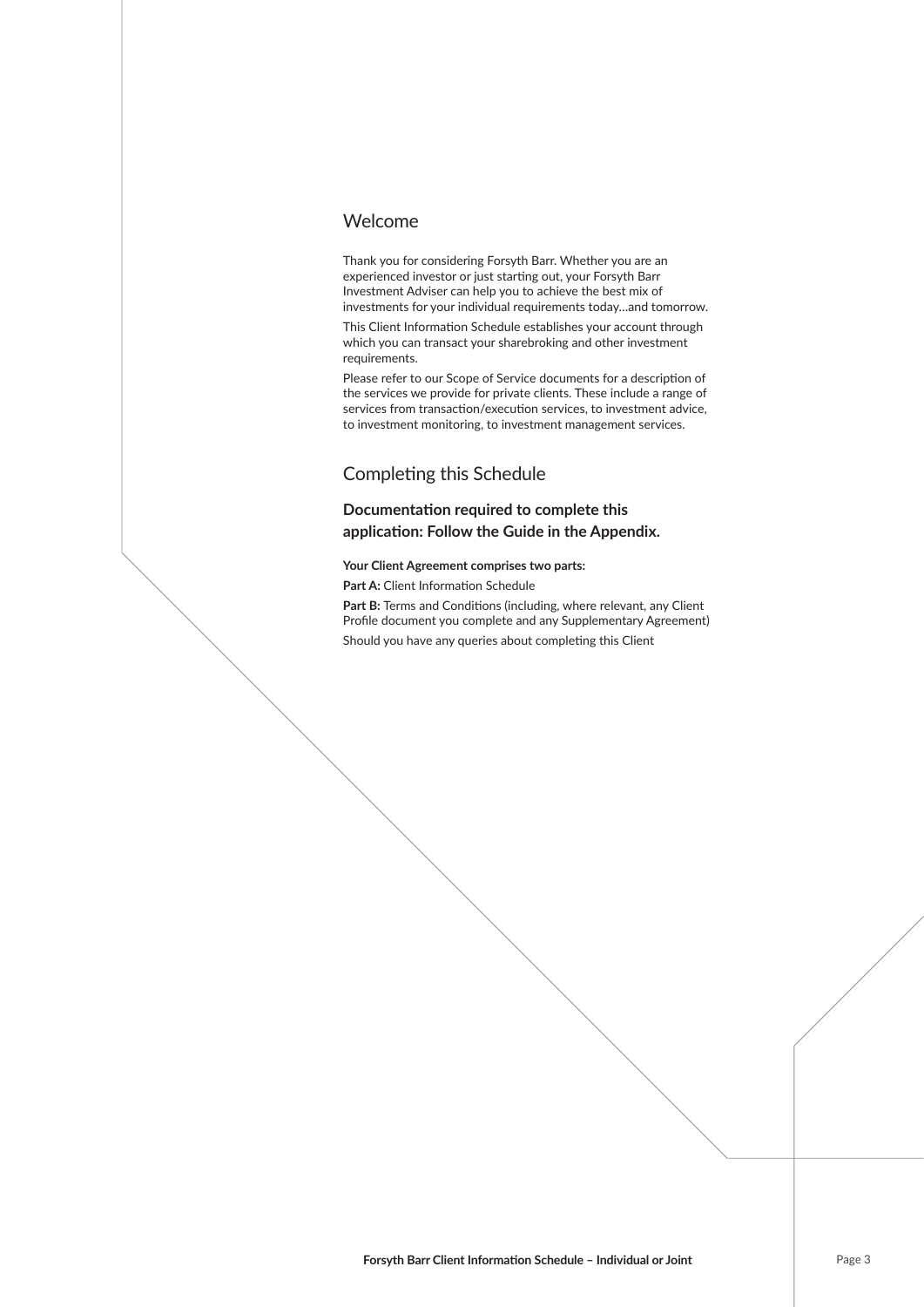# **Section A: Applicant Details**

### **Primary Applicant Details**

Individual or First Joint Applicant. The Primary Applicant will be the first point of contact for this Account.

| Full Name: This includes your<br>First Name, Middle Name(s),<br>Last Name - please do not                                             | Mr<br>Ms                                                                                                                                                                |  | Mrs |  | Miss |  |             | Dr                       |                             |           | Other |  |           |  |  |  |
|---------------------------------------------------------------------------------------------------------------------------------------|-------------------------------------------------------------------------------------------------------------------------------------------------------------------------|--|-----|--|------|--|-------------|--------------------------|-----------------------------|-----------|-------|--|-----------|--|--|--|
| use initials or abbreviations.                                                                                                        | Full Name:                                                                                                                                                              |  |     |  |      |  |             |                          |                             |           |       |  |           |  |  |  |
|                                                                                                                                       | <b>Preferred Name:</b>                                                                                                                                                  |  |     |  |      |  |             |                          |                             |           |       |  |           |  |  |  |
|                                                                                                                                       | Date of Birth:<br>Country of Birth:<br>DAY<br><b>MONTH</b><br><b>YEAR</b><br>Country(s) of Citizenship/Nationality:<br><b>Tax Details</b>                               |  |     |  |      |  |             |                          |                             |           |       |  |           |  |  |  |
|                                                                                                                                       |                                                                                                                                                                         |  |     |  |      |  |             |                          |                             |           |       |  |           |  |  |  |
|                                                                                                                                       |                                                                                                                                                                         |  |     |  |      |  |             |                          |                             |           |       |  |           |  |  |  |
|                                                                                                                                       |                                                                                                                                                                         |  |     |  |      |  |             |                          |                             |           |       |  |           |  |  |  |
|                                                                                                                                       | I certify that I am a tax resident in the following country/countries (please select the country and supply the Tax<br>Identification Number (TIN) for all that apply): |  |     |  |      |  |             |                          |                             |           |       |  |           |  |  |  |
|                                                                                                                                       | New Zealand:                                                                                                                                                            |  |     |  |      |  |             |                          | (IRD Number)                |           |       |  |           |  |  |  |
| Tax Identification Number (TIN):                                                                                                      | Australia:                                                                                                                                                              |  |     |  |      |  |             |                          | (Tax File Number)           |           |       |  |           |  |  |  |
| Please supply the country/<br>countries and TINs of any other<br>countries where you are a tax                                        | <b>United States:</b>                                                                                                                                                   |  |     |  |      |  |             | (Social Security Number) |                             |           |       |  |           |  |  |  |
| resident.<br><b>IRD Number: For New Zealand</b><br>residents, if a valid IRD Number                                                   | United Kingdom:                                                                                                                                                         |  |     |  |      |  |             |                          | (National Insurance Number) |           |       |  |           |  |  |  |
| is not provided, the default<br>withholding tax rate of 45% will<br>be applied.                                                       | Other Country (please state):                                                                                                                                           |  |     |  |      |  |             |                          |                             |           |       |  |           |  |  |  |
|                                                                                                                                       | Is the Primary Applicant a United States Person?                                                                                                                        |  |     |  |      |  |             |                          |                             |           |       |  |           |  |  |  |
| United States Person: A United<br>States Person can include US                                                                        | Yes (please complete IRS Form W-9, available on request or online at www.irs.gov/pub/irs-pdf/fw9.pdf)                                                                   |  |     |  |      |  |             |                          |                             |           |       |  |           |  |  |  |
| citizens, US tax residents and<br>persons born in the US. If you are<br>unsure, you should contact your                               | No                                                                                                                                                                      |  |     |  |      |  |             |                          |                             |           |       |  |           |  |  |  |
| tax adviser.                                                                                                                          | <b>Residential Address:</b>                                                                                                                                             |  |     |  |      |  |             |                          |                             |           |       |  |           |  |  |  |
|                                                                                                                                       | Street No./Name:                                                                                                                                                        |  |     |  |      |  |             |                          |                             |           |       |  |           |  |  |  |
|                                                                                                                                       | Suburb/RD No.:                                                                                                                                                          |  |     |  |      |  |             |                          |                             |           |       |  |           |  |  |  |
|                                                                                                                                       | Town/City:                                                                                                                                                              |  |     |  |      |  |             |                          |                             | Postcode: |       |  |           |  |  |  |
|                                                                                                                                       | New Zealand<br>Country:<br>Other (please state):                                                                                                                        |  |     |  |      |  |             |                          |                             |           |       |  |           |  |  |  |
| Mailing Address: Only<br>complete this part if your                                                                                   | <b>Mailing Address:</b>                                                                                                                                                 |  |     |  |      |  |             |                          |                             |           |       |  |           |  |  |  |
| Mailing Address is different<br>to your Residential Address.                                                                          | Street No./Name/PO Box:                                                                                                                                                 |  |     |  |      |  |             |                          |                             |           |       |  |           |  |  |  |
|                                                                                                                                       | Suburb/RD No.:<br>Mail Centre:                                                                                                                                          |  |     |  |      |  |             |                          |                             |           |       |  |           |  |  |  |
|                                                                                                                                       | Town/City:                                                                                                                                                              |  |     |  |      |  |             |                          |                             |           |       |  | Postcode: |  |  |  |
|                                                                                                                                       | New Zealand<br>Other (please state):<br>Country:                                                                                                                        |  |     |  |      |  |             |                          |                             |           |       |  |           |  |  |  |
| Email Address: By providing your<br>email addresses at any place in                                                                   | Phone Work:                                                                                                                                                             |  |     |  |      |  | Phone Home: |                          |                             |           |       |  |           |  |  |  |
| this form you are consenting to<br>receiving information required<br>to be provided to you under<br>the relevant legislation by email | Phone Mobile:                                                                                                                                                           |  |     |  |      |  | Fax:        |                          |                             |           |       |  |           |  |  |  |
| (where permitted) and receiving<br>information about Forsyth Barr's<br>products and services by email.                                | Email:                                                                                                                                                                  |  |     |  |      |  |             |                          |                             |           |       |  |           |  |  |  |
| Individual Status: If you are<br>applying to open both Individual<br>and Joint accounts, the Account                                  | Occupation:                                                                                                                                                             |  |     |  |      |  |             |                          |                             |           |       |  |           |  |  |  |
| Holders will be bound by the Terms<br>and Conditions of your Client<br>Agreement as both Individual and<br>Joint Account Holders.     | If Joint, do you also wish to open an Individual account for this applicant?<br>No<br>Yes                                                                               |  |     |  |      |  |             |                          |                             |           |       |  |           |  |  |  |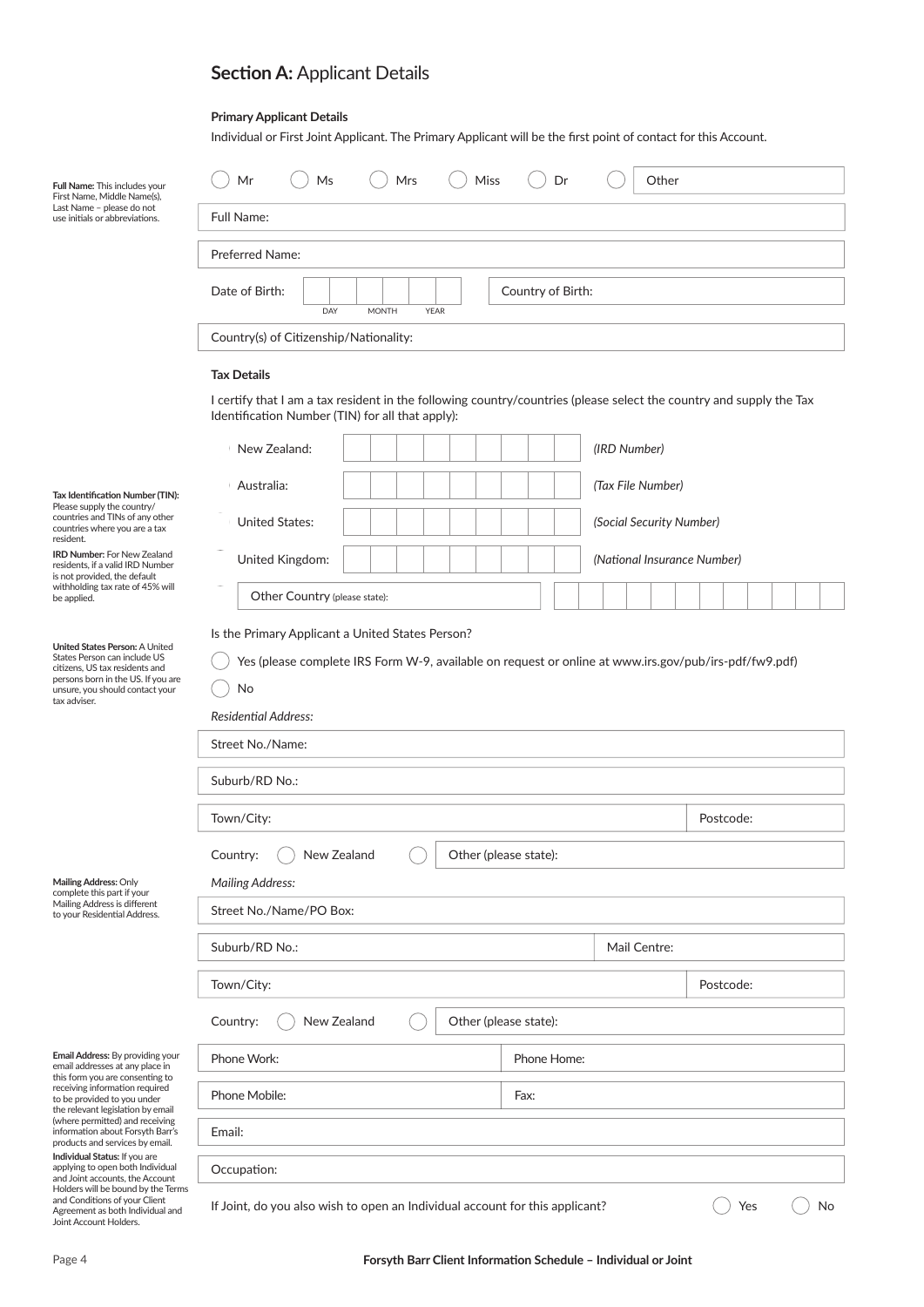| <b>Primary Applicant Details (continued)</b>                                                  |        |                      |
|-----------------------------------------------------------------------------------------------|--------|----------------------|
| <b>Other Information</b>                                                                      |        |                      |
| Are you a member of the Summer KiwiSaver scheme?                                              | Yes    | No                   |
| Are you a member of another KiwiSaver scheme?                                                 | Yes    |                      |
| Provider:                                                                                     |        |                      |
| Conservative<br><b>Defensive</b><br><b>Balanced</b><br>Type of fund:<br>Default               | Growth | <b>Active Growth</b> |
| <b>Superannuation/Pensions:</b>                                                               |        |                      |
| Do you have any Australian Superannuation?                                                    | Yes    | No                   |
| Do you have a UK pension?                                                                     | Yes    | No                   |
| Would you like to be contacted regarding either your UK Pension or Australian Superannuation? | Yes    | <b>No</b>            |
| Do you have any other overseas pensions?                                                      | Yes    | No                   |
|                                                                                               |        |                      |

### **Website Access**

**C** Please tick if you do not want to be registered for website access to your account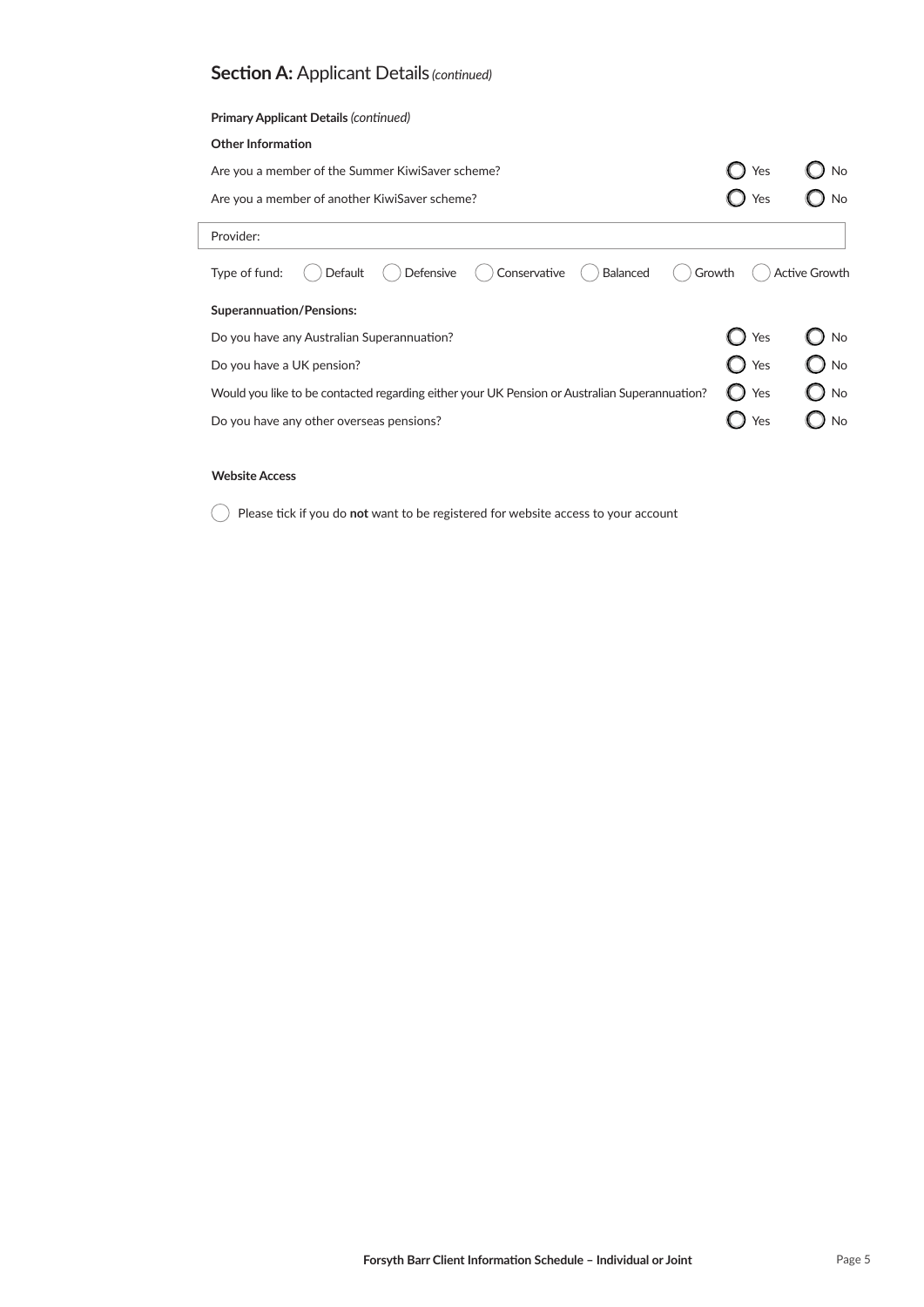|                                                                                                                                                                                           | <b>Second Joint Applicant Details</b>                                                                                                                                                                                     |  |     |      |  |             |                             |           |  |  |
|-------------------------------------------------------------------------------------------------------------------------------------------------------------------------------------------|---------------------------------------------------------------------------------------------------------------------------------------------------------------------------------------------------------------------------|--|-----|------|--|-------------|-----------------------------|-----------|--|--|
| Full Name: This includes your<br>First Name, Middle Name(s),                                                                                                                              | Mr<br>Ms                                                                                                                                                                                                                  |  | Mrs | Miss |  | Dr          | Other                       |           |  |  |
| Last Name - please do not<br>use initials or abbreviations.                                                                                                                               | <b>Full Name:</b>                                                                                                                                                                                                         |  |     |      |  |             |                             |           |  |  |
|                                                                                                                                                                                           | Preferred Name:                                                                                                                                                                                                           |  |     |      |  |             |                             |           |  |  |
| Date of Birth:<br>Country of Birth:<br>DAY<br><b>MONTH</b><br><b>YEAR</b>                                                                                                                 |                                                                                                                                                                                                                           |  |     |      |  |             |                             |           |  |  |
|                                                                                                                                                                                           | Country(s) of Citizenship/Nationality:                                                                                                                                                                                    |  |     |      |  |             |                             |           |  |  |
|                                                                                                                                                                                           | <b>Tax Details</b>                                                                                                                                                                                                        |  |     |      |  |             |                             |           |  |  |
|                                                                                                                                                                                           | I certify that I am a tax resident in the following country/countries (please select the country and supply the Tax<br>Identification Number (TIN) for all that apply):                                                   |  |     |      |  |             |                             |           |  |  |
|                                                                                                                                                                                           | New Zealand:                                                                                                                                                                                                              |  |     |      |  |             | (IRD Number)                |           |  |  |
| Tax Identification Number (TIN):                                                                                                                                                          | Australia:                                                                                                                                                                                                                |  |     |      |  |             | (Tax File Number)           |           |  |  |
| Please supply the country/<br>countries and TINs of any other<br>countries where you are a tax                                                                                            | <b>United States:</b>                                                                                                                                                                                                     |  |     |      |  |             | (Social Security Number)    |           |  |  |
| resident.<br><b>IRD Number: For New Zealand</b><br>residents, if a valid IRD Number                                                                                                       | United Kingdom:                                                                                                                                                                                                           |  |     |      |  |             | (National Insurance Number) |           |  |  |
| is not provided, the default<br>withholding tax rate of 45% will<br>be applied.                                                                                                           | Other Country (please state):                                                                                                                                                                                             |  |     |      |  |             |                             |           |  |  |
| United States Person: A United<br>States Person can include US<br>citizens, US tax residents and<br>persons born in the US. If you are<br>unsure, you should contact your<br>tax adviser. | Is the Joint Applicant a United States Person?<br>Yes (please complete IRS Form W-9, available on request or online at www.irs.gov/pub/irs-pdf/fw9.pdf)<br>No<br><b>Residential Address:</b><br>Same as primary applicant |  |     |      |  |             |                             |           |  |  |
|                                                                                                                                                                                           | Street No./Name:                                                                                                                                                                                                          |  |     |      |  |             |                             |           |  |  |
|                                                                                                                                                                                           | Suburb/RD No.:                                                                                                                                                                                                            |  |     |      |  |             |                             |           |  |  |
|                                                                                                                                                                                           | Town/City:<br>Postcode:                                                                                                                                                                                                   |  |     |      |  |             |                             |           |  |  |
|                                                                                                                                                                                           | New Zealand<br>Country:<br>Other (please state):                                                                                                                                                                          |  |     |      |  |             |                             |           |  |  |
| Mailing Address: Only                                                                                                                                                                     | <b>Mailing Address:</b><br>Same as primary applicant                                                                                                                                                                      |  |     |      |  |             |                             |           |  |  |
| complete this part if your<br>Mailing Address is different<br>to your Residential Address.                                                                                                | Street No./Name/PO Box:                                                                                                                                                                                                   |  |     |      |  |             |                             |           |  |  |
|                                                                                                                                                                                           | Suburb/RD No.:<br>Mail Centre:                                                                                                                                                                                            |  |     |      |  |             |                             |           |  |  |
|                                                                                                                                                                                           | Town/City:                                                                                                                                                                                                                |  |     |      |  |             |                             | Postcode: |  |  |
|                                                                                                                                                                                           | New Zealand<br>Other (please state):<br>Country:                                                                                                                                                                          |  |     |      |  |             |                             |           |  |  |
| Email Address: By providing your<br>email addresses at any place in                                                                                                                       | Phone Work:                                                                                                                                                                                                               |  |     |      |  | Phone Home: |                             |           |  |  |
| this form you are consenting to<br>receiving information required<br>to be provided to you under                                                                                          | Phone Mobile:                                                                                                                                                                                                             |  |     |      |  | Fax:        |                             |           |  |  |
| the relevant legislation by email<br>(where permitted) and receiving<br>information about Forsyth Barr's<br>products and services by email.                                               | Email:                                                                                                                                                                                                                    |  |     |      |  |             |                             |           |  |  |
| Individual Status: If you are<br>applying to open both Individual<br>and Joint accounts, the Account                                                                                      | Occupation:                                                                                                                                                                                                               |  |     |      |  |             |                             |           |  |  |
| Holders will be bound by the Terms<br>and Conditions of your Client<br>Agreement as both Individual and<br>Joint Account Holders.                                                         | If Joint, do you also wish to open an Individual account for this applicant?<br>Yes<br>No                                                                                                                                 |  |     |      |  |             |                             |           |  |  |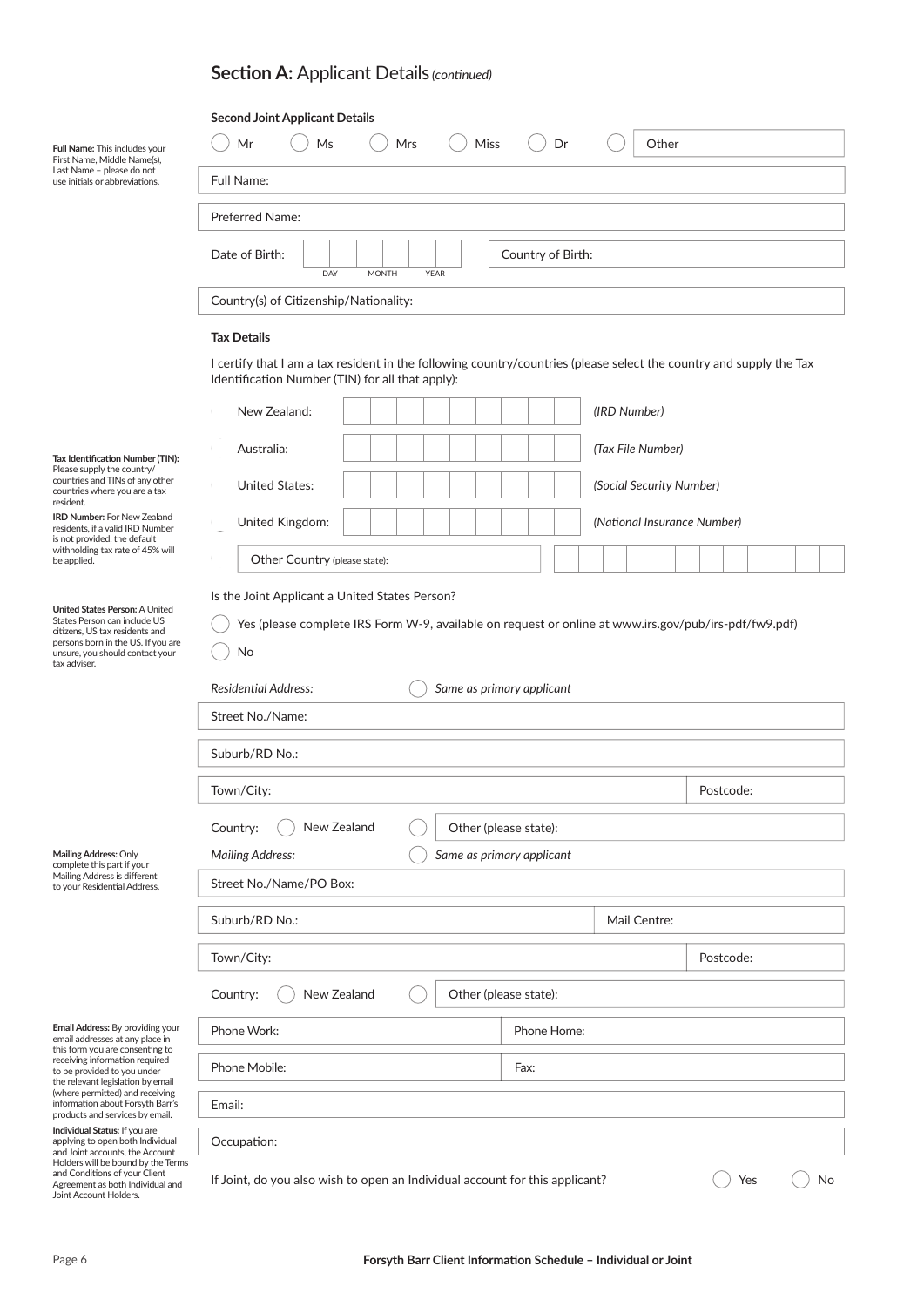| Yes | No                   |
|-----|----------------------|
| Yes |                      |
|     |                      |
|     | <b>Active Growth</b> |
|     |                      |
| Yes | No                   |
| Yes | No                   |
| Yes | No                   |
| Yes | No                   |
|     | Growth               |

### **Website Access**

**C** Please tick if you do not want to be registered for website access to your account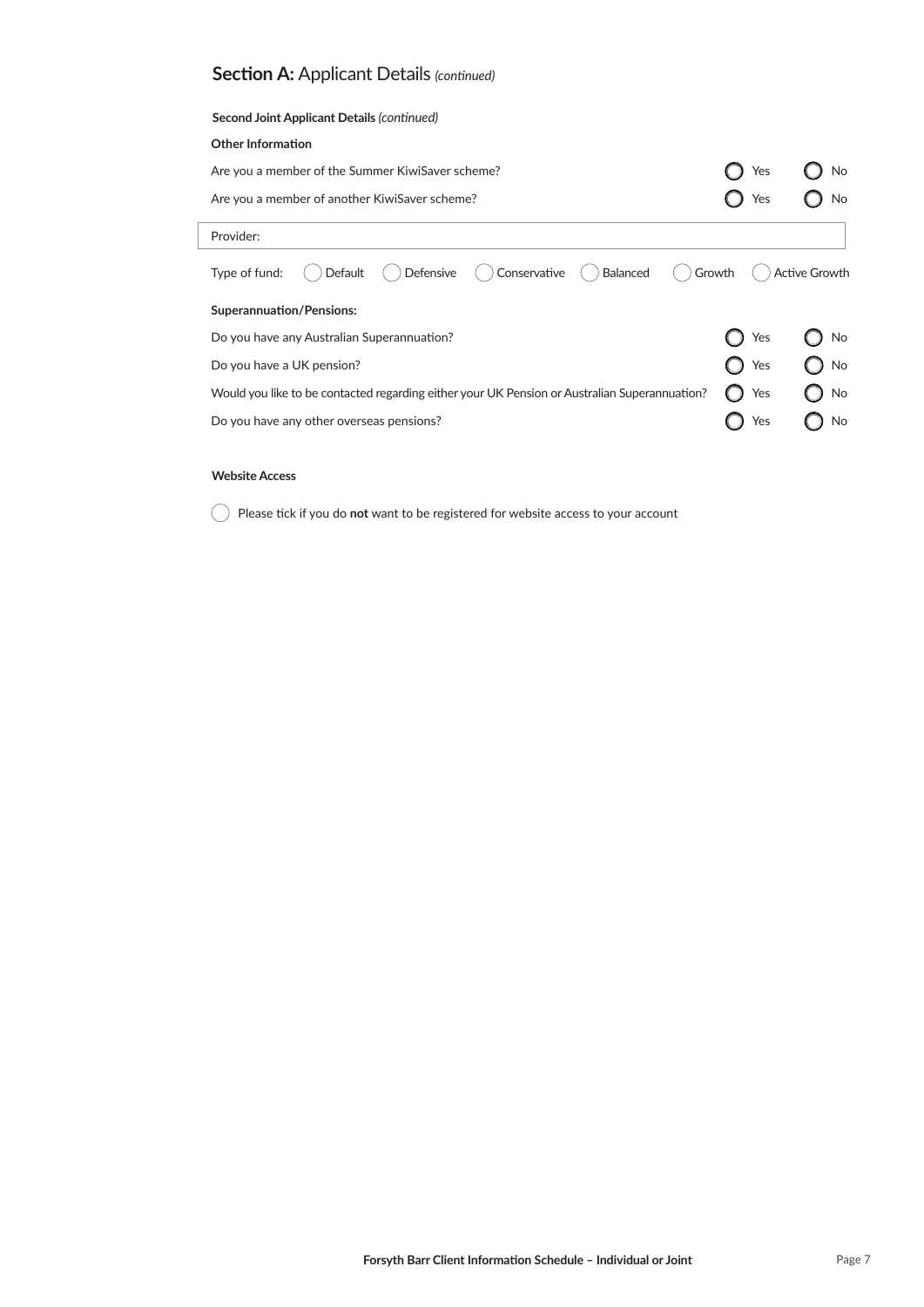### **Third Joint Applicant Details**

| Full Name: This includes your<br>First Name, Middle Name(s),                                                                          | Mr<br>Mrs<br>Miss<br>Ms<br>Dr                                                                                                                                           | Other                       |  |  |  |  |  |  |  |  |
|---------------------------------------------------------------------------------------------------------------------------------------|-------------------------------------------------------------------------------------------------------------------------------------------------------------------------|-----------------------------|--|--|--|--|--|--|--|--|
| Last Name - please do not<br>use initials or abbreviations.                                                                           | Full Name:                                                                                                                                                              |                             |  |  |  |  |  |  |  |  |
|                                                                                                                                       | Preferred Name:                                                                                                                                                         |                             |  |  |  |  |  |  |  |  |
|                                                                                                                                       | Date of Birth:<br>Country of Birth:                                                                                                                                     |                             |  |  |  |  |  |  |  |  |
|                                                                                                                                       | DAY<br><b>MONTH</b><br><b>YEAR</b>                                                                                                                                      |                             |  |  |  |  |  |  |  |  |
|                                                                                                                                       | Country(s) of Citizenship/Nationality:                                                                                                                                  |                             |  |  |  |  |  |  |  |  |
|                                                                                                                                       | <b>Tax Details</b>                                                                                                                                                      |                             |  |  |  |  |  |  |  |  |
|                                                                                                                                       | I certify that I am a tax resident in the following country/countries (please select the country and supply the Tax<br>Identification Number (TIN) for all that apply): |                             |  |  |  |  |  |  |  |  |
|                                                                                                                                       | New Zealand:<br>(IRD Number)                                                                                                                                            |                             |  |  |  |  |  |  |  |  |
| Tax Identification Number (TIN):                                                                                                      | (Tax File Number)<br>Australia:                                                                                                                                         |                             |  |  |  |  |  |  |  |  |
| Please supply the country/<br>countries and TINs of any other<br>countries where you are a tax                                        | <b>United States:</b><br>(Social Security Number)                                                                                                                       |                             |  |  |  |  |  |  |  |  |
| resident.<br><b>IRD Number: For New Zealand</b><br>residents, if a valid IRD Number                                                   | United Kingdom:                                                                                                                                                         | (National Insurance Number) |  |  |  |  |  |  |  |  |
| is not provided, the default<br>withholding tax rate of 45% will<br>be applied.                                                       | Other Country (please state):                                                                                                                                           |                             |  |  |  |  |  |  |  |  |
|                                                                                                                                       | Is the Joint Applicant a United States Person?                                                                                                                          |                             |  |  |  |  |  |  |  |  |
| United States Person: A United<br>States Person can include US<br>citizens, US tax residents and                                      | Yes (please complete IRS Form W-9, available on request or online at www.irs.gov/pub/irs-pdf/fw9.pdf)                                                                   |                             |  |  |  |  |  |  |  |  |
| persons born in the US. If you are<br>unsure, you should contact your<br>tax adviser.                                                 | No                                                                                                                                                                      |                             |  |  |  |  |  |  |  |  |
|                                                                                                                                       | <b>Residential Address:</b><br>Same as primary applicant                                                                                                                |                             |  |  |  |  |  |  |  |  |
|                                                                                                                                       | Street No./Name:                                                                                                                                                        |                             |  |  |  |  |  |  |  |  |
|                                                                                                                                       | Suburb/RD No.:                                                                                                                                                          |                             |  |  |  |  |  |  |  |  |
|                                                                                                                                       | Town/City:                                                                                                                                                              | Postcode:                   |  |  |  |  |  |  |  |  |
|                                                                                                                                       | Other (please state):<br>New Zealand<br>Country:                                                                                                                        |                             |  |  |  |  |  |  |  |  |
| Mailing Address: Only<br>complete this part if your                                                                                   | <b>Mailing Address:</b><br>Same as primary applicant                                                                                                                    |                             |  |  |  |  |  |  |  |  |
| Mailing Address is different<br>to your Residential Address.                                                                          | Street No./Name/PO Box:                                                                                                                                                 |                             |  |  |  |  |  |  |  |  |
|                                                                                                                                       | Suburb/RD No.:<br>Mail Centre:                                                                                                                                          |                             |  |  |  |  |  |  |  |  |
|                                                                                                                                       | Town/City:<br>Postcode:                                                                                                                                                 |                             |  |  |  |  |  |  |  |  |
|                                                                                                                                       | New Zealand<br>Other (please state):<br>Country:                                                                                                                        |                             |  |  |  |  |  |  |  |  |
| Email Address: By providing your<br>email addresses at any place in                                                                   | Phone Work:<br>Phone Home:                                                                                                                                              |                             |  |  |  |  |  |  |  |  |
| this form you are consenting to<br>receiving information required<br>to be provided to you under<br>the relevant legislation by email | Phone Mobile:<br>Fax:                                                                                                                                                   |                             |  |  |  |  |  |  |  |  |
| (where permitted) and receiving<br>information about Forsyth Barr's<br>products and services by email.                                | Email:                                                                                                                                                                  |                             |  |  |  |  |  |  |  |  |
| Individual Status: If you are<br>applying to open both Individual<br>and Joint accounts, the Account                                  | Occupation:                                                                                                                                                             |                             |  |  |  |  |  |  |  |  |
| Holders will be bound by the Terms<br>and Conditions of your Client<br>Agreement as both Individual and<br>Joint Account Holders.     | If Joint, do you also wish to open an Individual account for this applicant?<br>Yes<br>No                                                                               |                             |  |  |  |  |  |  |  |  |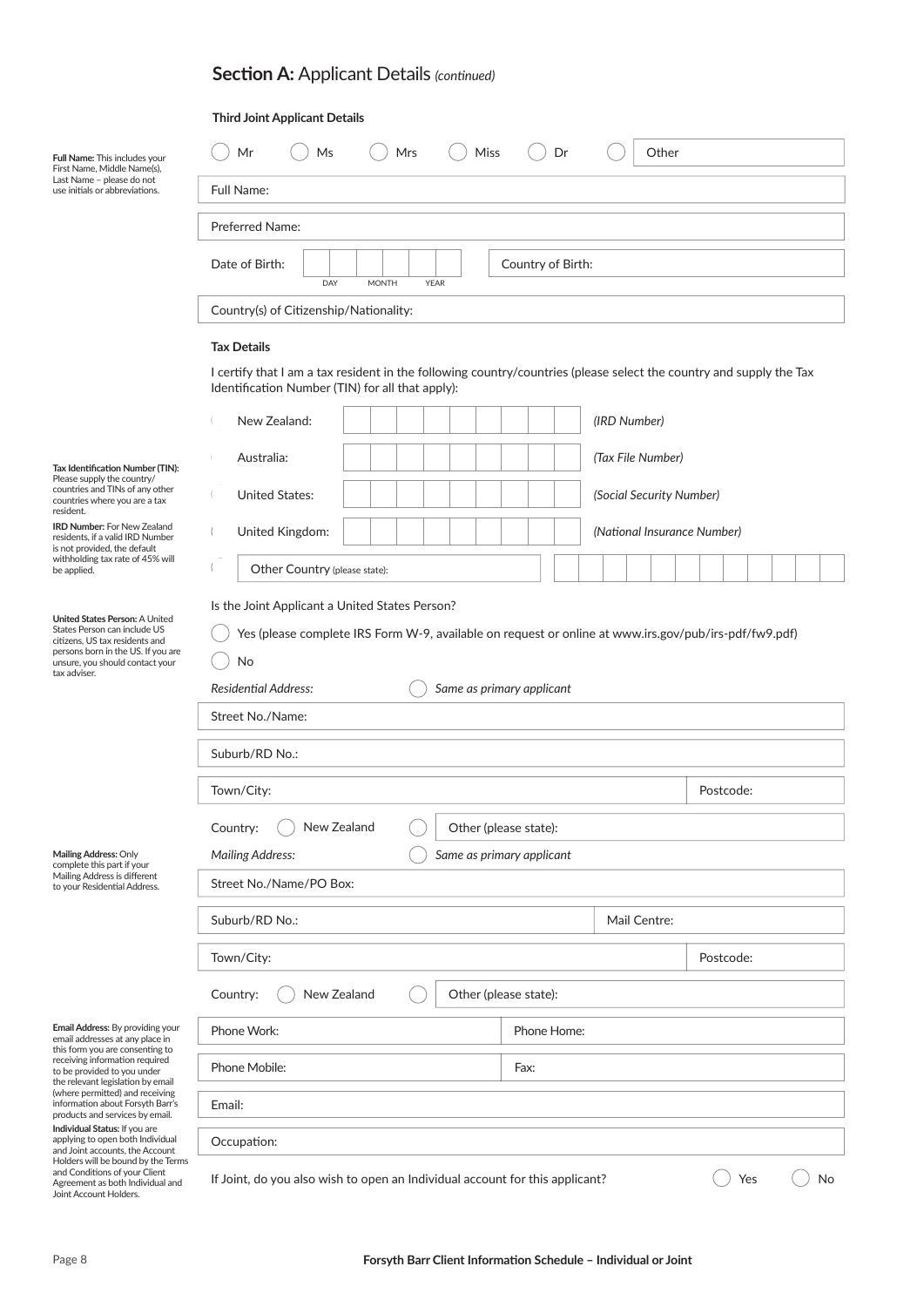| Third Joint Applicant Details (continued)                                                     |     |                      |
|-----------------------------------------------------------------------------------------------|-----|----------------------|
| <b>Other Information</b>                                                                      |     |                      |
| Are you a member of the Summer KiwiSaver scheme?                                              | Yes | No                   |
| Are you a member of another KiwiSaver scheme?                                                 | Yes | No                   |
| Provider:                                                                                     |     |                      |
| Conservative<br>Balanced<br>Defensive<br>Type of fund:<br>Default<br>Growth                   |     | <b>Active Growth</b> |
| <b>Superannuation/Pensions:</b>                                                               |     |                      |
| Do you have any Australian Superannuation?                                                    | Yes | No                   |
| Do you have a UK pension?                                                                     | Yes | No                   |
| Would you like to be contacted regarding either your UK Pension or Australian Superannuation? | Yes | <b>No</b>            |
| Do you have any other overseas pensions?                                                      | Yes | No                   |
| <b>Website Access</b>                                                                         |     |                      |

**C** Please tick if you do not want to be registered for website access to your account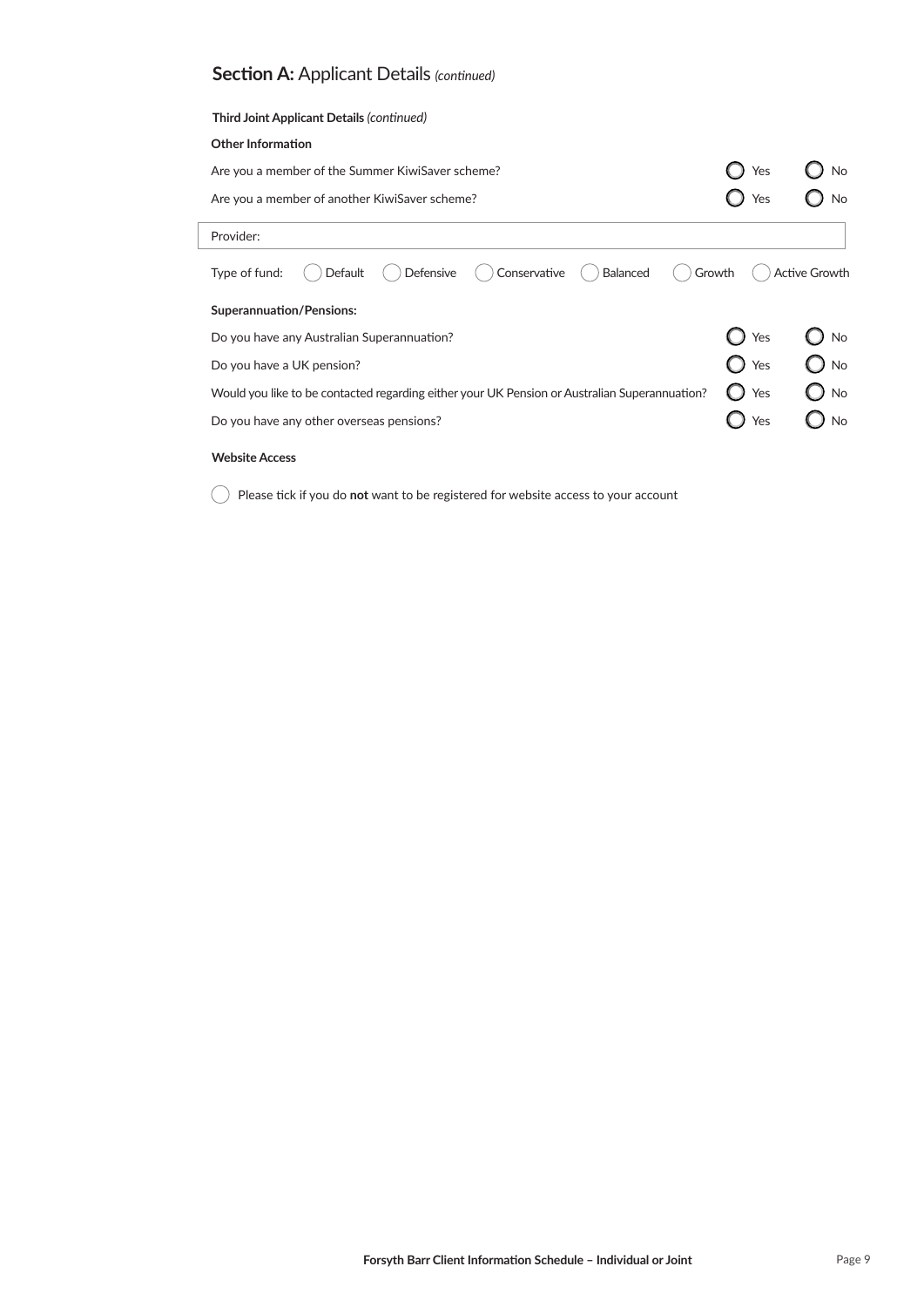# **Section B: Authorised Persons**

- This section only needs to be completed if you:
- i) wish to nominate someone to instruct on your account in addition to the Applicant(s) recorded in Section A, or ii) are opening an account for a Minor.

Unless you are the Authorised Person of a Minor, or hold a current Power of Attorney over the Account Holder(s), your instructions will be limited to investment instructions only. As such, any change to account or settlement details will need to be instructed by the Account Holder. Please see Section D of our Terms and Conditions for more details.

|                                                                                                                                                                                           | <b>First Authorised Person Details</b>                                                                                                                                     |           |  |  |  |  |  |  |  |
|-------------------------------------------------------------------------------------------------------------------------------------------------------------------------------------------|----------------------------------------------------------------------------------------------------------------------------------------------------------------------------|-----------|--|--|--|--|--|--|--|
| Full Name: This includes your<br>First Name, Middle Name(s),                                                                                                                              | Mr<br>Ms<br>Mrs<br>Miss<br>Other<br>Dr                                                                                                                                     |           |  |  |  |  |  |  |  |
| Last Name - please do not<br>use initials or abbreviations.                                                                                                                               | Full Name:                                                                                                                                                                 |           |  |  |  |  |  |  |  |
|                                                                                                                                                                                           | Relationship to Applicant:                                                                                                                                                 |           |  |  |  |  |  |  |  |
|                                                                                                                                                                                           | Date of Birth:<br>Country of Birth:<br>DAY<br><b>MONTH</b><br><b>YEAR</b>                                                                                                  |           |  |  |  |  |  |  |  |
|                                                                                                                                                                                           | Country(s) of Citizenship/Nationality:                                                                                                                                     |           |  |  |  |  |  |  |  |
|                                                                                                                                                                                           | Occupation:                                                                                                                                                                |           |  |  |  |  |  |  |  |
|                                                                                                                                                                                           | Residential Address:                                                                                                                                                       |           |  |  |  |  |  |  |  |
|                                                                                                                                                                                           | Street No./Name:                                                                                                                                                           |           |  |  |  |  |  |  |  |
|                                                                                                                                                                                           | Suburb/RD No.:                                                                                                                                                             |           |  |  |  |  |  |  |  |
|                                                                                                                                                                                           | Town/City:                                                                                                                                                                 | Postcode: |  |  |  |  |  |  |  |
|                                                                                                                                                                                           | New Zealand<br>Other (please state):<br>Country:                                                                                                                           |           |  |  |  |  |  |  |  |
| Mailing Address: Only<br>complete this part if your                                                                                                                                       | <b>Mailing Address:</b>                                                                                                                                                    |           |  |  |  |  |  |  |  |
| Mailing Address is different<br>to your Residential Address.                                                                                                                              | Street No./Name/PO Box:                                                                                                                                                    |           |  |  |  |  |  |  |  |
|                                                                                                                                                                                           | Suburb/RD No.:<br>Mail Centre:                                                                                                                                             |           |  |  |  |  |  |  |  |
|                                                                                                                                                                                           | Town/City:                                                                                                                                                                 | Postcode: |  |  |  |  |  |  |  |
|                                                                                                                                                                                           | New Zealand<br>Other (please state):<br>Country:                                                                                                                           |           |  |  |  |  |  |  |  |
| Email Address: By providing your<br>email addresses at any place in<br>this form you are consenting to                                                                                    | Phone Work:<br>Phone Home:                                                                                                                                                 |           |  |  |  |  |  |  |  |
| receiving information required<br>to be provided to you under<br>the relevant legislation by email                                                                                        | Phone Mobile:<br>Fax:                                                                                                                                                      |           |  |  |  |  |  |  |  |
| (where permitted) and receiving<br>information about Forsyth Barr's<br>products and services by email.                                                                                    | Email:                                                                                                                                                                     |           |  |  |  |  |  |  |  |
|                                                                                                                                                                                           | <b>Tax Details</b><br>This only needs to be completed if you are the parent and/or guardian of a Minor, or hold a current Power of Attorney over the<br>Account Holder(s). |           |  |  |  |  |  |  |  |
|                                                                                                                                                                                           | I certify that I am a tax resident in the following country/countries (please select the country and supply the Tax<br>Identification Number (TIN) for all that apply):    |           |  |  |  |  |  |  |  |
|                                                                                                                                                                                           | New Zealand:<br>(IRD Number)                                                                                                                                               |           |  |  |  |  |  |  |  |
| Tax Identification Number (TIN):                                                                                                                                                          | Australia:<br>(Tax File Number)                                                                                                                                            |           |  |  |  |  |  |  |  |
| Please supply the country/<br>countries and TINs of any other<br>countries where you are a tax<br>resident.                                                                               | <b>United States:</b><br>(Social Security Number)                                                                                                                          |           |  |  |  |  |  |  |  |
| <b>IRD Number: For New Zealand</b><br>residents, if a valid IRD Number<br>is not provided, the default                                                                                    | United Kingdom:<br>(National Insurance Number)                                                                                                                             |           |  |  |  |  |  |  |  |
| withholding tax rate of 45% will<br>be applied.                                                                                                                                           | Other Country (please state):                                                                                                                                              |           |  |  |  |  |  |  |  |
| United States Person: A United<br>States Person can include US<br>citizens, US tax residents and<br>persons born in the US. If you are<br>unsure, you should contact your<br>tax adviser. | Is the Authorised Person a United States Person?<br>Yes (please complete IRS Form W-9, available on request or online at www.irs.gov/pub/irs-pdf/fw9.pdf)<br>No            |           |  |  |  |  |  |  |  |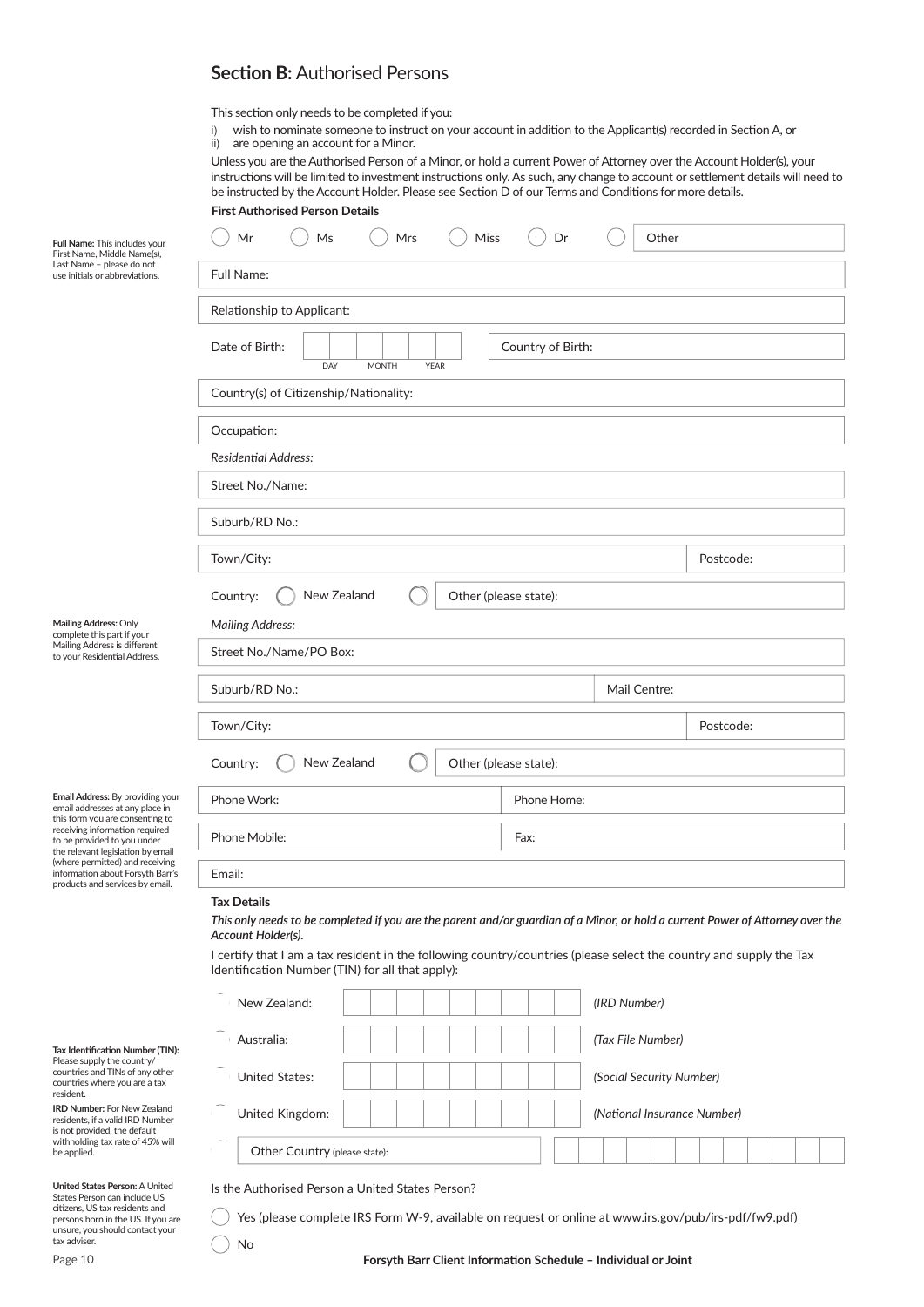### **Section B:** Authorised Persons *(continued)*

#### **Second Authorised Person Details**

| Full Name: This includes your<br>First Name, Middle Name(s),                                                                                                                                                 | Mr<br>Ms<br>Mrs<br>Miss                                                                                             | Dr           | Other     |  |  |  |  |  |
|--------------------------------------------------------------------------------------------------------------------------------------------------------------------------------------------------------------|---------------------------------------------------------------------------------------------------------------------|--------------|-----------|--|--|--|--|--|
| Last Name - please do not<br>use initials or abbreviations.                                                                                                                                                  | Full Name:                                                                                                          |              |           |  |  |  |  |  |
|                                                                                                                                                                                                              | Relationship to Applicant:                                                                                          |              |           |  |  |  |  |  |
|                                                                                                                                                                                                              | Date of Birth:<br>Country of Birth:<br>DAY<br><b>MONTH</b><br><b>YEAR</b><br>Country(s) of Citizenship/Nationality: |              |           |  |  |  |  |  |
|                                                                                                                                                                                                              |                                                                                                                     |              |           |  |  |  |  |  |
| Occupation:                                                                                                                                                                                                  |                                                                                                                     |              |           |  |  |  |  |  |
|                                                                                                                                                                                                              | <b>Residential Address:</b>                                                                                         |              |           |  |  |  |  |  |
|                                                                                                                                                                                                              | Street No./Name:                                                                                                    |              |           |  |  |  |  |  |
|                                                                                                                                                                                                              | Suburb/RD No.:                                                                                                      |              |           |  |  |  |  |  |
|                                                                                                                                                                                                              | Town/City:                                                                                                          |              | Postcode: |  |  |  |  |  |
|                                                                                                                                                                                                              | New Zealand<br>Other (please state):<br>Country:                                                                    |              |           |  |  |  |  |  |
| Mailing Address: Only<br>complete this part if your                                                                                                                                                          | <b>Mailing Address:</b>                                                                                             |              |           |  |  |  |  |  |
| Mailing Address is different<br>to your Residential Address.                                                                                                                                                 | Street No./Name/PO Box:                                                                                             |              |           |  |  |  |  |  |
|                                                                                                                                                                                                              | Suburb/RD No.:                                                                                                      | Mail Centre: |           |  |  |  |  |  |
|                                                                                                                                                                                                              | Town/City:                                                                                                          |              | Postcode: |  |  |  |  |  |
|                                                                                                                                                                                                              | New Zealand<br>Country:<br>Other (please state):                                                                    |              |           |  |  |  |  |  |
| Email Address: By providing your<br>email addresses at any place in<br>this form you are consenting to<br>receiving information required<br>to be provided to you under<br>the relevant legislation by email | Phone Work:                                                                                                         | Phone Home:  |           |  |  |  |  |  |
|                                                                                                                                                                                                              | Phone Mobile:                                                                                                       | Fax:         |           |  |  |  |  |  |
| (where permitted) and receiving<br>information about Forsyth Barr's<br>products and services by email.                                                                                                       | Email:                                                                                                              |              |           |  |  |  |  |  |
|                                                                                                                                                                                                              | . .<br>$\sim$                                                                                                       |              |           |  |  |  |  |  |

#### **Tax Details**

**Tax Identification Number (TIN):**<br>Please supply the country/<br>countries and TINs of any other countries where you are a tax

**IRD Number:** For New Zealand residents, if a valid IRD Number is not provided, the default withholding tax rate of 45% will

**United States Person:** A United States Person can include US citizens, US tax residents and persons born in the US. If you are unsure, you should contact your

resident.

be applied.

tax adviser.

**Tax Details** *Account Holder(s).This only needs to be completed if you are the parent and/or guardian of a Minor, or hold a current Power of Attorney over the* 

I certify that I am a tax resident in the following country/countries (please select the country and supply the Tax Identification Number (TIN) for all that apply):

| New Zealand:                  |  |  | (IRD Number)                |
|-------------------------------|--|--|-----------------------------|
| Australia:                    |  |  | (Tax File Number)           |
| <b>United States:</b>         |  |  | (Social Security Number)    |
| United Kingdom:               |  |  | (National Insurance Number) |
| Other Country (please state): |  |  |                             |

Is the Authorised Person a United States Person?

Yes (please complete IRS Form W-9, available on request or online at www.irs.gov/pub/irs-pdf/fw9.pdf)

C No

Please note, all Authorised Person(s) must provide their details above and sign *Section O: Declaration and Signatures*.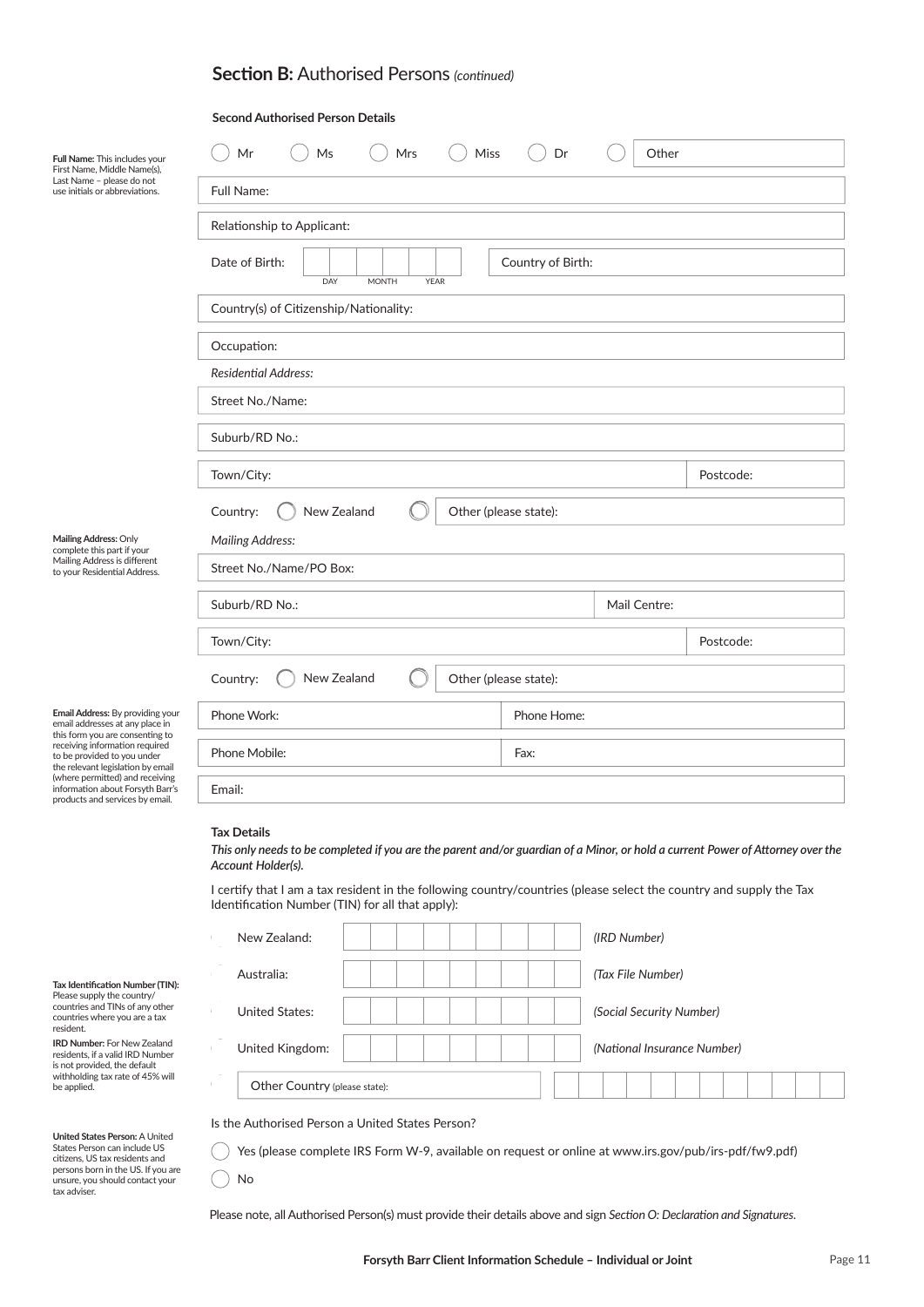## **Section C:** Listed Entity Director/Officer Details

Is any person who is signing this Agreement a Director or Officer of an entity that has securities listed on any Recognised Securities Exchange? If 'Yes', please complete the Director/Officer details below.

#### **Listed Entity Director/Officer Details**

| Director/Officer Name:         |                     |  |  |  |  |
|--------------------------------|---------------------|--|--|--|--|
|                                |                     |  |  |  |  |
| Relationship to Listed Entity: | Listed Entity Name: |  |  |  |  |
|                                |                     |  |  |  |  |
| Director/Officer Name:         |                     |  |  |  |  |
|                                |                     |  |  |  |  |
| Relationship to Listed Entity: | Listed Entity Name: |  |  |  |  |
|                                |                     |  |  |  |  |
| Director/Officer Name:         |                     |  |  |  |  |
|                                |                     |  |  |  |  |
| Relationship to Listed Entity: | Listed Entity Name: |  |  |  |  |

 $\bigcap$  Yes  $\bigcap$  No

### **Section D:** Anti-Money Laundering and Tax Disclosures

**How will the account be used? (please reply 'Yes' or 'No'):**

| Invest in one or two specific securities                                                                                    | $\bigcap$ Yes $\bigcap$ No   |  |
|-----------------------------------------------------------------------------------------------------------------------------|------------------------------|--|
| Receive or send money from or to countries other than New Zealand or Australia                                              | $\bigcap$ Yes $\bigcap$ No   |  |
| Receive or send money from or to third party non bank financial services<br>companies e.g. forex providers or share brokers | $\bigcirc$ Yes $\bigcirc$ No |  |
| Invest more than NZD \$1million                                                                                             | $\bigcirc$ Yes $\bigcirc$ No |  |

#### **Politically Exposed Persons**

Is the Applicant(s) (or a person who has an interest in, or who is an Authorised Person on the Account) either:

**Prominent Public Function: e.g.** head of a country, government minister, senior politician, senior Judge, governor of a central bank, ambassador, high commissioner, high-ranking member of the armed forces, or senior position in a State enterprise.

an individual who holds, or has held at any time in the preceding 12 months, a prominent public function in any country (other than New Zealand); or

an immediate family member of a person referred to above, including a spouse, partner, child, child's spouse/ partner or a parent.

If 'Yes', please provide details of the public function held and the country:

**Origin of Wealth:** A detailed description of the activity which has generated your net worth, e.g. employment earnings (please specify the nature of your employment), sale of a business (please specify the nature of the business and industry).

the origin and means of transfer for monies being paid into your Forsyth Barr account e.g. electronic transfer from your New Zealand bank account.

Please provide details of the origin of your wealth and evidence e.g. if the origin of your wealth is business income then a copy of the business financial statements:

Source of Funds: A description of Please provide details of the source of any funds to be paid into your account with Forsyth Barr: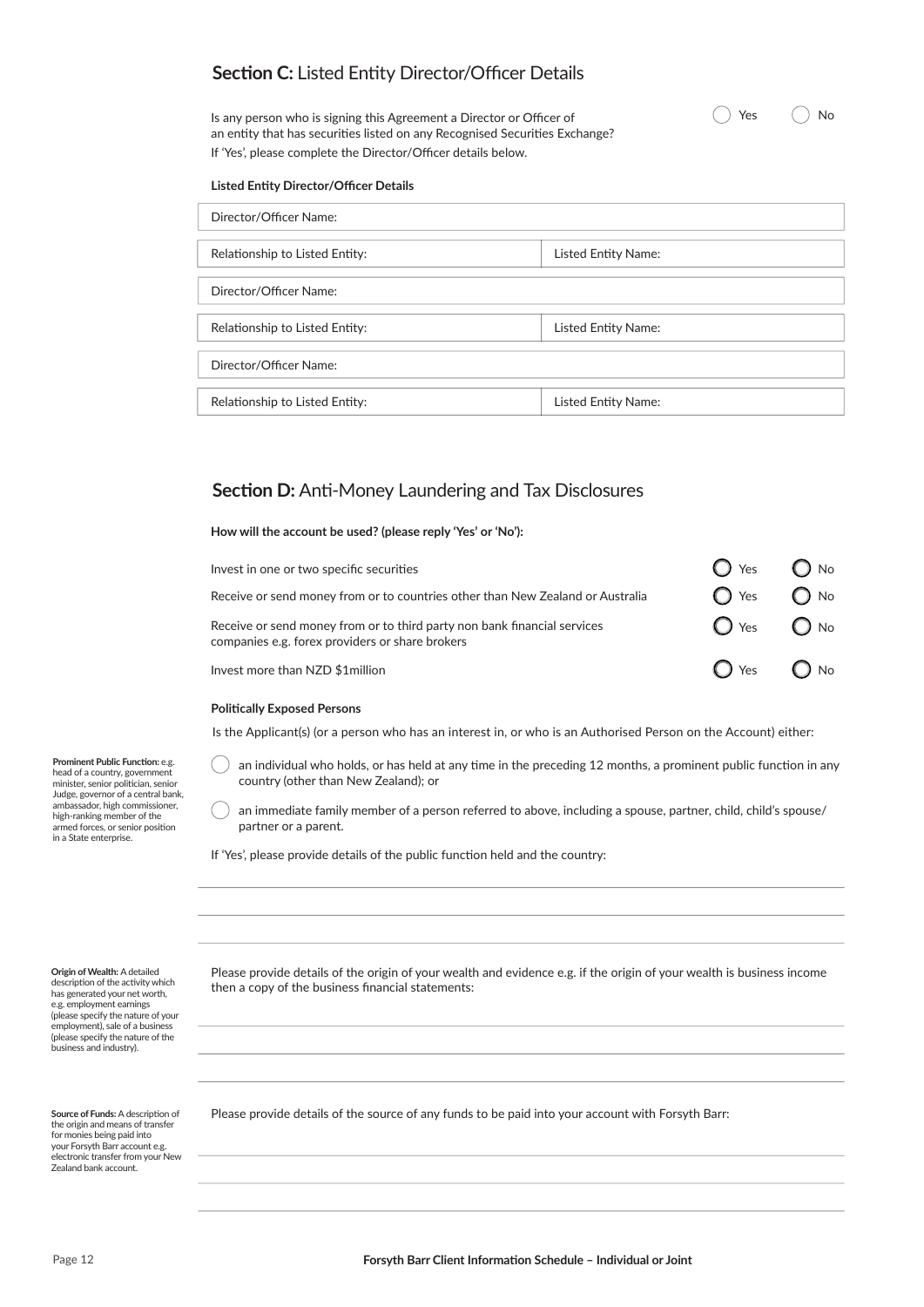## **Section D:** Anti-Money Laundering and Tax Disclosures *(continued)*

#### **Overseas Residents**

This section is mandatory if your current residential address is in a country other than New Zealand. Please provide details of the origin of your wealth:

**Origin of Wealth:** A detailed description of the activity which has generated your net worth, e.g. employment earnings (please specify the nature of your employment), sale of a business (please specify the nature of the business and industry).

**Source of Funds: A description of** the origin and means of transfer for monies being paid into your Forsyth Barr account e.g. electronic transfer from your New Zealand bank account.

Please provide details of the source of any funds to be paid at account opening into your account with Forsyth Barr and evidence e.g. if the source of funds is the proceeds from an investment then a confirming document from the company or bank where the investment was made:

### **Section E:** NZX Prescribed Person Confirmation

As an NZX Market Participant, Forsyth Barr Limited is prohibited under the NZX Participant Rules from buying or selling securities for a Prescribed Person of any other NZX Firm.

A Prescribed Person is someone who has a defined relationship or connection with another NZX Firm.

This will be an account for a Prescribed Person if any account holder is:

- (a) a director (other than an independent director), partner, NZX Adviser, officer, employee, agent, dealer or contractor of an NZX Market Participant; or
- (b) the spouse, de facto partner or dependent child of a person referred to in (a).

Please confirm that none of the above apply:

I/We confirm that this is not an account for a Prescribed Person.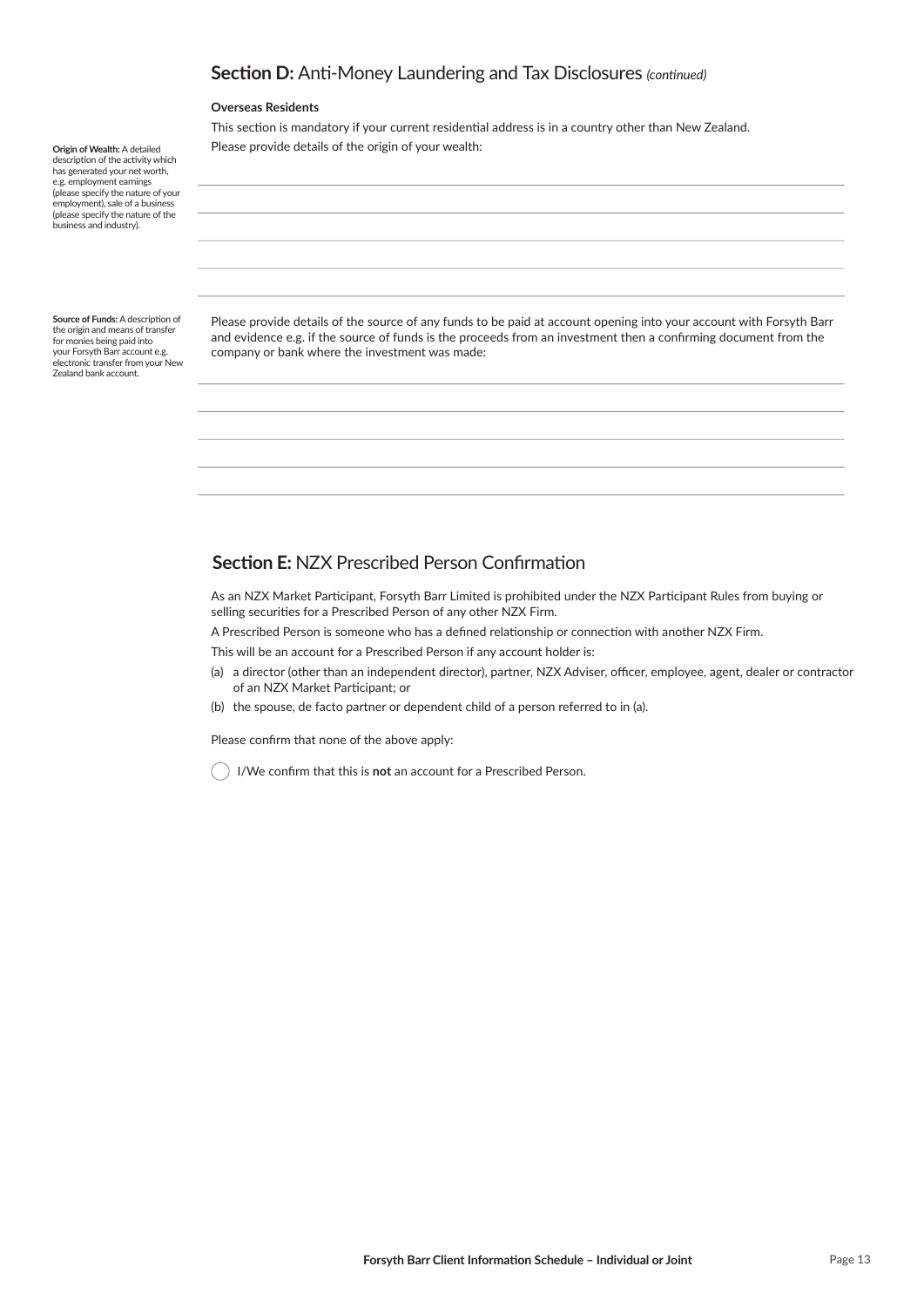# **Section F: Registration Details**

| <b>Registration Name: Please</b><br>complete this section ONLY<br>if you wish the Registration<br>Name to be different to the<br>name(s) recorded in Section A.<br><b>Registration Address: Please</b><br>complete this section ONLY<br>if you wish the Registration<br>Address to be different to the<br>Mailing Address recorded in<br>Section A. | <b>Registration Name:</b>                                 |              |           |  |  |  |  |  |
|-----------------------------------------------------------------------------------------------------------------------------------------------------------------------------------------------------------------------------------------------------------------------------------------------------------------------------------------------------|-----------------------------------------------------------|--------------|-----------|--|--|--|--|--|
|                                                                                                                                                                                                                                                                                                                                                     | <b>Registration Address:</b>                              |              |           |  |  |  |  |  |
|                                                                                                                                                                                                                                                                                                                                                     | Street No./Name/PO Box:                                   |              |           |  |  |  |  |  |
|                                                                                                                                                                                                                                                                                                                                                     | Suburb/RD No.:                                            | Mail Centre: |           |  |  |  |  |  |
|                                                                                                                                                                                                                                                                                                                                                     | Town/City:                                                |              | Postcode: |  |  |  |  |  |
|                                                                                                                                                                                                                                                                                                                                                     | New Zealand<br>Other (please state):<br>Country:          |              |           |  |  |  |  |  |
|                                                                                                                                                                                                                                                                                                                                                     | 3<br>3<br>Common Shareholder Number (CSN) (if available): |              |           |  |  |  |  |  |
|                                                                                                                                                                                                                                                                                                                                                     |                                                           |              |           |  |  |  |  |  |
|                                                                                                                                                                                                                                                                                                                                                     | <b>Section G:</b> Tax Details                             |              |           |  |  |  |  |  |

**Section G: Tax Details** 

| ing      | <b>New Zealand Tax Residents</b>                                                                                                                                |              |        |               |       |       |     |    |  |
|----------|-----------------------------------------------------------------------------------------------------------------------------------------------------------------|--------------|--------|---------------|-------|-------|-----|----|--|
|          | Resident Withholding Tax Rate (RWT):                                                                                                                            |              | Exempt |               | 10.5% | 17.5% | 30% |    |  |
| st       |                                                                                                                                                                 |              | 33%    |               | 39%   |       |     |    |  |
| ing      | Prescribed Investor Rate (PIR) Primary Applicant:                                                                                                               |              | 10.5%  |               | 17.5% | 28%   |     |    |  |
| SO<br>IR | Prescribed Investor Rate (PIR) Second Joint Applicant: (C) 10.5%                                                                                                |              |        | $\circled{C}$ | 17.5% | 28%   |     |    |  |
|          | Prescribed Investor Rate (PIR) Third Joint Applicant:                                                                                                           | $\mathbb{C}$ | 10.5%  |               | 17.5% | 28%   |     |    |  |
| gη<br>O  | For further information on selecting the appropriate RWT or PIR, please refer to www.ird.govt.nz.<br>Please advise Forsyth Barr should your tax details change. |              |        |               |       |       |     |    |  |
|          | Foreign Investments Fund (FIF)<br>Do you hold investments which are subject to the Foreign Investment Fund (FIF) Rules?                                         |              |        |               |       |       | Yes | No |  |

#### **Overseas Tax Residents**

Please apply the Approved Issuer Levy (2%), where applicable, to approved interest-bearing investments. The default Prescribed Investor Rate (PIR) for non-residents is 28%.

**RWT Rate:** If a valid IRD number is not provided, the default withholdi tax rate of 45% will be applied.

**Exempt:** Please attach Exemption<br>Certificate to this Schedule.

**Prescribed Investor Rate:** A PIR is the tax rate that the PIE you inve in can use to calculate the tax on<br>the income it derives from investing your contributions, if you have also<br>provided your IRD number. If a PIR<br>is not selected the default PIR of 28% will be applied.

**Foreign Investment Fund (FIF):** A<br>FIF calculation is required for foreign share investments (and can apply to certain other foreign investments) which do not meet the relevant<br>FIF exemption criteria. There are various exemptions from the FIF<br>rules. One exemption can apply to a New Zealand resident individual whose FIF investments cost \$50,000 or less. Another exemption<br>relates to Australian resident listed companies which meet certain criteria. Investments which meet the relevant FIF exemption criteria are<br>generally taxed on dividends only,<br>if the investment is held on capital<br>account. For all other investments in foreign companies FIF calculations<br>are generally required. Please consult your tax adviser if you are unsure of the position.

**Non-Resident Withholding Tax Rate:** The appropriate Non-Resident

Withholding Tax Rate will be applied based on your country of residence.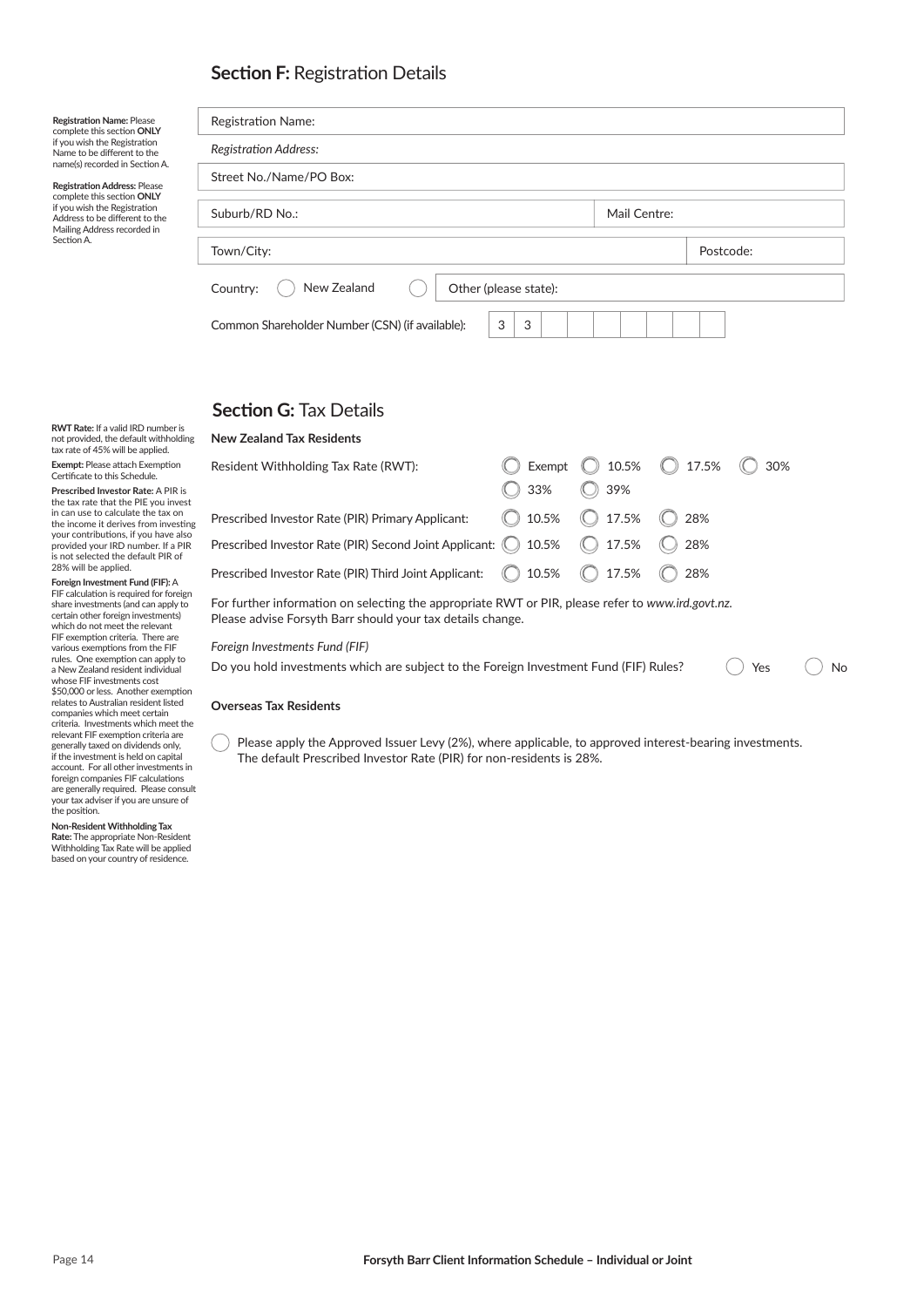## **Section H:** Settlement Details

Contract Notes will be sent to the email address provided in *Section A. Primary Applicant Details.* 

| I prefer to settle my account by: |  |
|-----------------------------------|--|
|-----------------------------------|--|

 $\bigcirc$  Forsyth Barr Cash Management

**Bank Account** 

For direct debits, complete the *Authority to Accept Direct Debits form* located at the back of this document. For direct credits (i.e. to set up payments to a bank account), we require bank account documentation. Select from the list below:

a bank encoded deposit slip with pre-printed details of bank account name and number;  $\bigcirc$ 

C a bank statement;

**New Zealand**

C a verification letter or other document of confirmation provided by your bank.

Details of the bank account that you would like to make payments to:

## **Bank Account payments:**  We are able to pay funds to –

| ٠ | a bank account in your |
|---|------------------------|
|   | name;                  |
| ٠ | the Inland Revenue     |

- the Inland Revenue Department;
- to an accountant's trust account or solicitor's trust account.

| Name of Bank Account:             |                     |                          |               |  |  |  |  |                       |  | Bank: |  |  |  |               |  |  |
|-----------------------------------|---------------------|--------------------------|---------------|--|--|--|--|-----------------------|--|-------|--|--|--|---------------|--|--|
| <b>Bank Account Number:</b>       |                     |                          |               |  |  |  |  |                       |  |       |  |  |  |               |  |  |
| <b>BANK</b>                       |                     |                          | <b>BRANCH</b> |  |  |  |  | <b>ACCOUNT NUMBER</b> |  |       |  |  |  | <b>SUFFIX</b> |  |  |
| <b>International</b>              |                     |                          |               |  |  |  |  |                       |  |       |  |  |  |               |  |  |
| Name of Bank Account:             |                     |                          |               |  |  |  |  |                       |  | Bank: |  |  |  |               |  |  |
| <b>Bank Account Number:</b>       |                     |                          |               |  |  |  |  |                       |  |       |  |  |  |               |  |  |
| <b>United States</b><br>Australia |                     |                          |               |  |  |  |  |                       |  |       |  |  |  |               |  |  |
| <b>BSB Code:</b>                  | Fedwire/ABA Number: |                          |               |  |  |  |  |                       |  |       |  |  |  |               |  |  |
|                                   |                     | SWIFT:                   |               |  |  |  |  |                       |  |       |  |  |  |               |  |  |
| United Kingdom                    |                     | <b>Other Currencies:</b> |               |  |  |  |  |                       |  |       |  |  |  |               |  |  |
| Sort Code:                        |                     | SWIFT:                   |               |  |  |  |  |                       |  |       |  |  |  |               |  |  |
| Euro:                             |                     |                          |               |  |  |  |  |                       |  |       |  |  |  |               |  |  |
| <b>IBAN Number:</b>               |                     |                          |               |  |  |  |  |                       |  |       |  |  |  |               |  |  |
| SWIFT/BIC Code:                   |                     |                          |               |  |  |  |  |                       |  |       |  |  |  |               |  |  |
| Other:                            |                     |                          |               |  |  |  |  |                       |  |       |  |  |  |               |  |  |
|                                   |                     |                          |               |  |  |  |  |                       |  |       |  |  |  |               |  |  |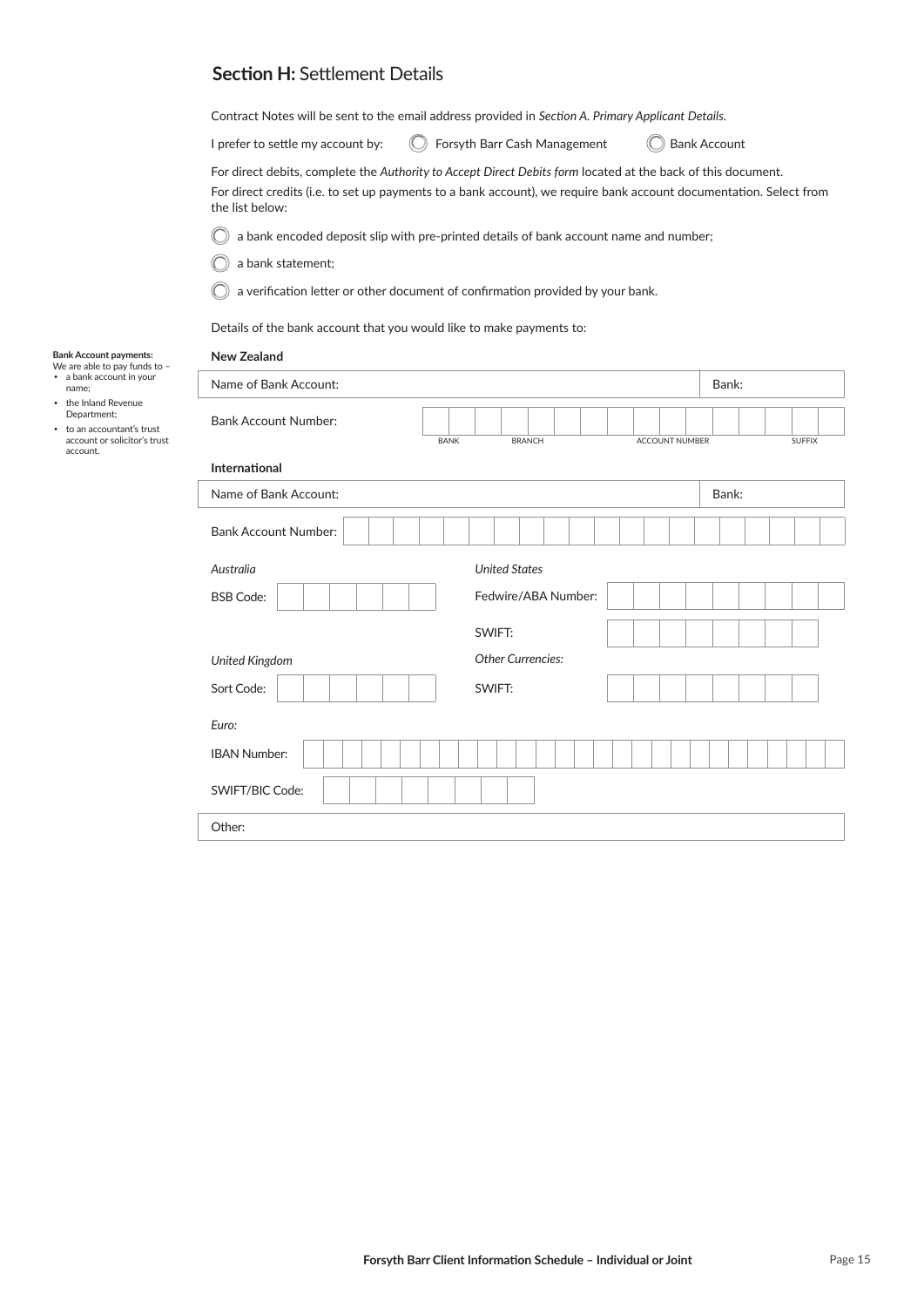## **Section I: Cash Management Service**

Should you wish to make an initial deposit via the Forsyth Barr Cash Management service, please indicate the amount and currency in which you wish to invest.

|            |  |  | Currency: $\bigcap$ NZD $\bigcap$ AUD $\bigcap$ USD $\bigcap$ GBP $\bigcap$ CAD $\bigcap$ EUR |  |
|------------|--|--|-----------------------------------------------------------------------------------------------|--|
| Amount: \$ |  |  |                                                                                               |  |

Please check the current rate schedule applicable to your investment or contact your Investment Adviser.

### **Section J: Custody Service**

Would you like Forsyth Barr to provide its custody services for your investment assets to be held in safe keeping on your behalf? ◯ Yes ◯ No

If 'Yes', please refer to Part B: Terms and Conditions, Section B: Safe Custody and Custodial Service Terms and Conditions.

| <b>Financial Arrangement Rules:</b>  |
|--------------------------------------|
|                                      |
| The definition of "Financial         |
| Arrangements" captures a wide        |
| range of debt instruments including  |
| bank accounts, bonds and loans. In   |
| broad terms, a person is required    |
| to use a spreading method under      |
| the Financial Arrangement rules to   |
| allocate income or expenditure to an |
| income year if:                      |
| The absolute value of the            |

**Custodial Fee:** To be negotiated between Forsyth Barr and you at the time of entering this Client

Agreement.

- person's income and expenditure<br>in the income year under financial arrangements to which the person is a party is greater than NZ\$100,000; and
- On any day in the income year the absolute value of all<br>the financial arrangements to which the person is a party to, added together, is greater than NZ\$1,000,000; or
- The impact of using a spreading method, as opposed to the cash basis, is greater than NZ\$40,000.

|                                                                              | IT YES, please refer to Part B: Terms and Conditions, Section B: Safe Custody and Custodial Service Terms and Conditions. |             |
|------------------------------------------------------------------------------|---------------------------------------------------------------------------------------------------------------------------|-------------|
| Custodial Fee                                                                |                                                                                                                           |             |
| By Schedule                                                                  | Fixed Rate (Percentage of Portfolio):                                                                                     | % Per Annum |
| Fixed Amount (NZD): \$                                                       |                                                                                                                           | Per Annum   |
| Are you subject to a spreading method under the Financial Arrangement Rules? | Yes<br>No                                                                                                                 |             |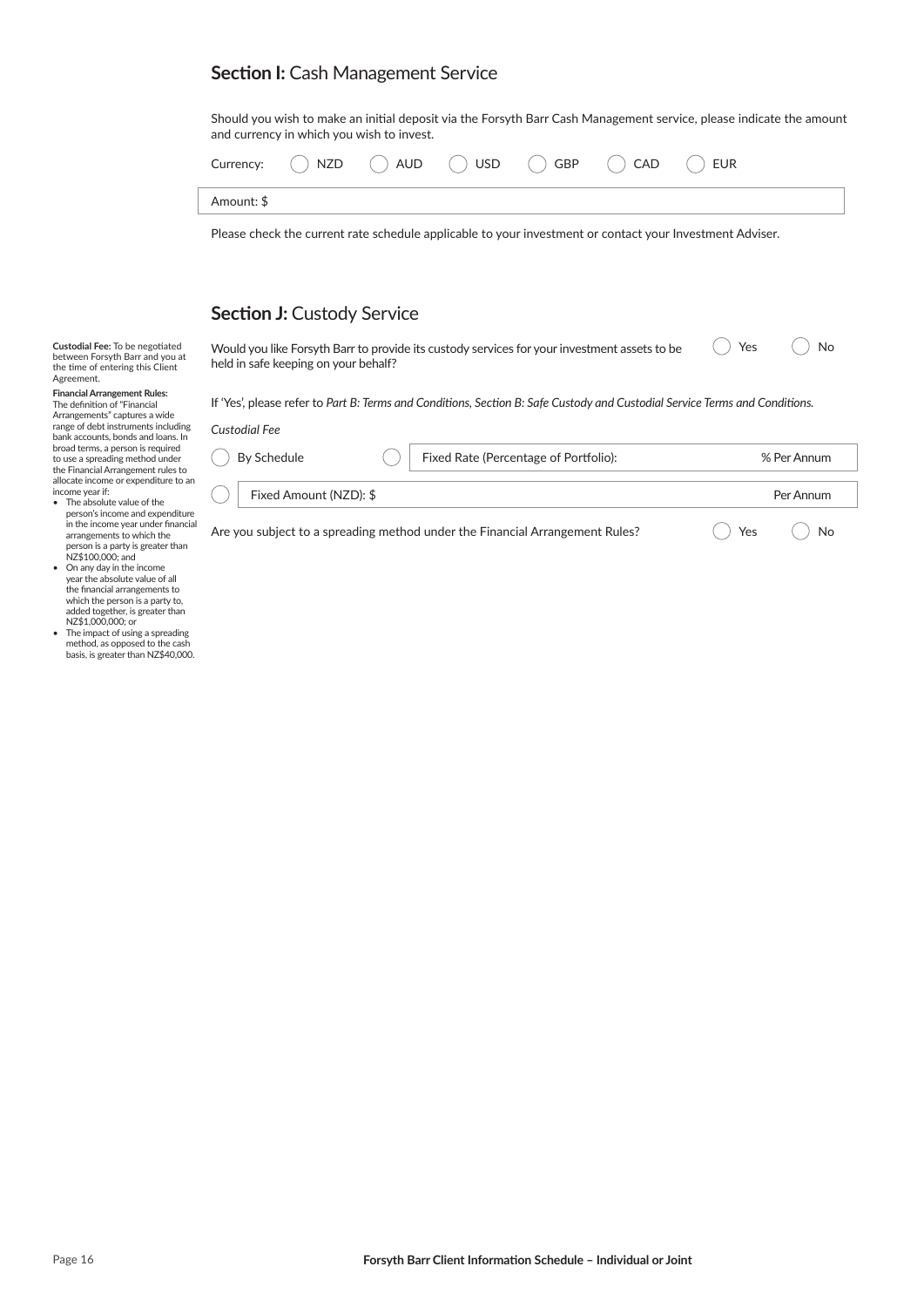### **Section K: Professional Advisers**

Please complete the details below for any party (e.g. Accountant, Lawyer) whom you wish to nominate to receive financial information upon request. A Professional Adviser is not authorised to give instructions to transact on the account.

| <b>First Professional Adviser details</b>                                          |              |           |  |  |  |  |
|------------------------------------------------------------------------------------|--------------|-----------|--|--|--|--|
| Mr<br>Mrs<br>Miss<br>Dr<br>Ms<br>$($ )                                             | Other        |           |  |  |  |  |
| Full Name:                                                                         |              |           |  |  |  |  |
| Role:                                                                              |              |           |  |  |  |  |
| Firm:                                                                              |              |           |  |  |  |  |
| <b>Mailing Address:</b>                                                            |              |           |  |  |  |  |
| Street No./Name/PO Box:                                                            |              |           |  |  |  |  |
| Suburb/RD No.:                                                                     | Mail Centre: |           |  |  |  |  |
| Town/City:                                                                         |              | Postcode: |  |  |  |  |
| New Zealand<br>Other (please state):<br>Country:                                   |              |           |  |  |  |  |
| Phone Work:<br>Phone Mobile:                                                       |              |           |  |  |  |  |
| Email:                                                                             |              |           |  |  |  |  |
| <b>Second Professional Adviser details</b>                                         |              |           |  |  |  |  |
| $()$ Mrs<br>Miss<br>Dr<br>$\mathsf{Mr}$<br>$\mathsf{Ms}$<br>(<br>$($ )<br>$\left($ | Other        |           |  |  |  |  |
| Full Name:                                                                         |              |           |  |  |  |  |
| Role:                                                                              |              |           |  |  |  |  |
| Firm:                                                                              |              |           |  |  |  |  |
| <b>Mailing Address:</b>                                                            |              |           |  |  |  |  |
| Street No./Name/PO Box:                                                            |              |           |  |  |  |  |
| Suburb/RD No.:                                                                     | Mail Centre: |           |  |  |  |  |
| Town/City:                                                                         |              | Postcode: |  |  |  |  |
| New Zealand<br>Country:<br>Other (please state):                                   |              |           |  |  |  |  |
| Phone Mobile:<br>Phone Work:                                                       |              |           |  |  |  |  |
| Email:                                                                             |              |           |  |  |  |  |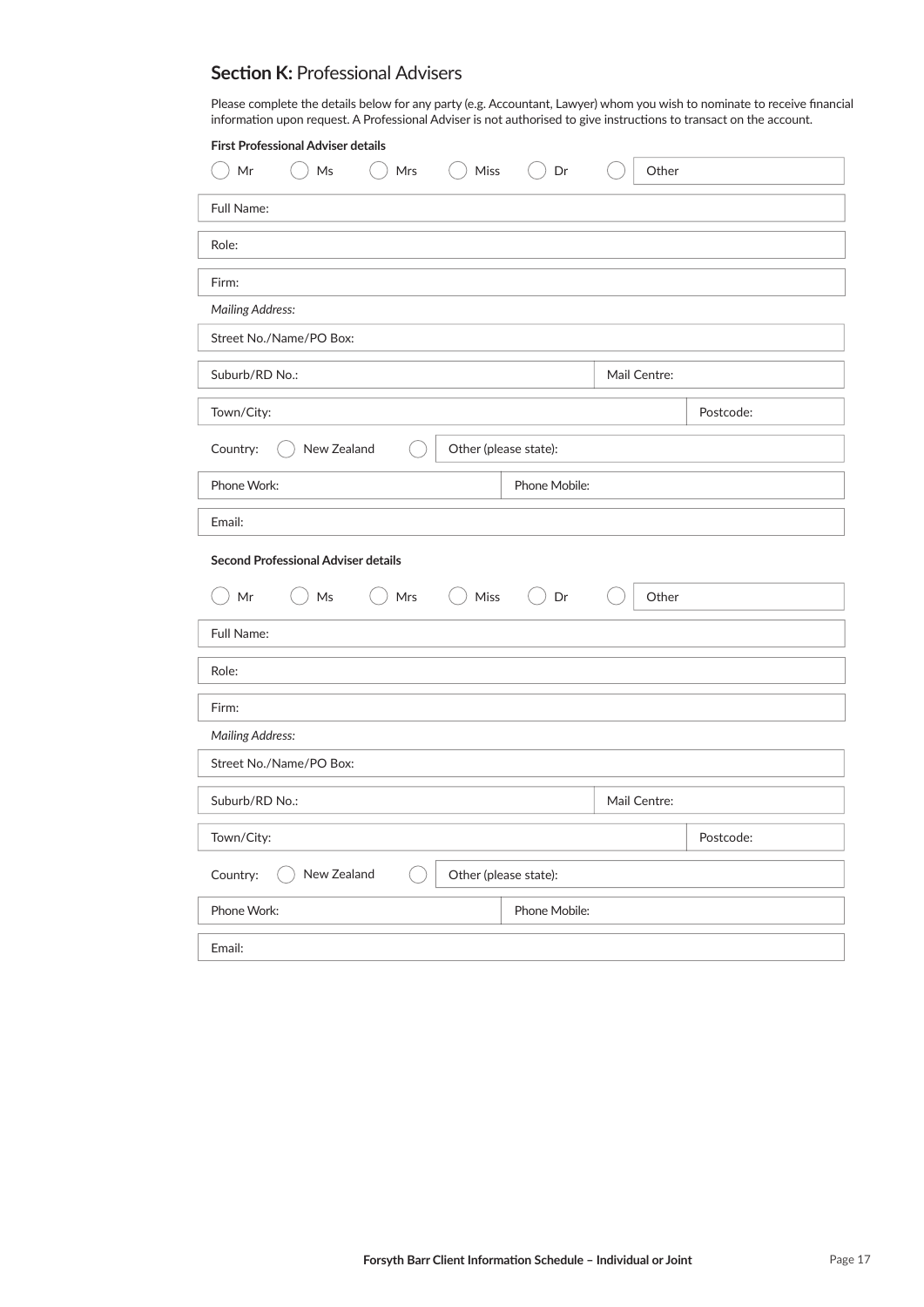# **Section K:** Professional Advisers *(continued)*

### **Third Professional Adviser details**

| Ms<br>Mrs<br>Miss<br>Mr                          | Dr<br>Other            |  |  |  |  |  |  |  |  |
|--------------------------------------------------|------------------------|--|--|--|--|--|--|--|--|
| Full Name:                                       |                        |  |  |  |  |  |  |  |  |
| Role:                                            |                        |  |  |  |  |  |  |  |  |
| Firm:                                            |                        |  |  |  |  |  |  |  |  |
| <b>Mailing Address:</b>                          |                        |  |  |  |  |  |  |  |  |
| Street No./Name/PO Box:                          |                        |  |  |  |  |  |  |  |  |
| Suburb/RD No.:                                   | Mail Centre:           |  |  |  |  |  |  |  |  |
| Town/City:                                       | Postcode:              |  |  |  |  |  |  |  |  |
| New Zealand<br>Country:<br>Other (please state): |                        |  |  |  |  |  |  |  |  |
| Phone Work:                                      | Phone Mobile:          |  |  |  |  |  |  |  |  |
| Email:                                           |                        |  |  |  |  |  |  |  |  |
| <b>Fourth Professional Adviser details</b>       |                        |  |  |  |  |  |  |  |  |
| Mr<br>Mrs<br>Miss<br>Ms<br>$\left($              | Dr<br>$($ $)$<br>Other |  |  |  |  |  |  |  |  |
| Full Name:                                       |                        |  |  |  |  |  |  |  |  |
| Role:                                            |                        |  |  |  |  |  |  |  |  |
| Firm:                                            |                        |  |  |  |  |  |  |  |  |
| <b>Mailing Address:</b>                          |                        |  |  |  |  |  |  |  |  |
| Street No./Name/PO Box:                          |                        |  |  |  |  |  |  |  |  |
| Suburb/RD No.:                                   | Mail Centre:           |  |  |  |  |  |  |  |  |
| Town/City:                                       | Postcode:              |  |  |  |  |  |  |  |  |
| New Zealand<br>Country:<br>Other (please state): |                        |  |  |  |  |  |  |  |  |
| Phone Work:                                      | Phone Mobile:          |  |  |  |  |  |  |  |  |
| Email:                                           |                        |  |  |  |  |  |  |  |  |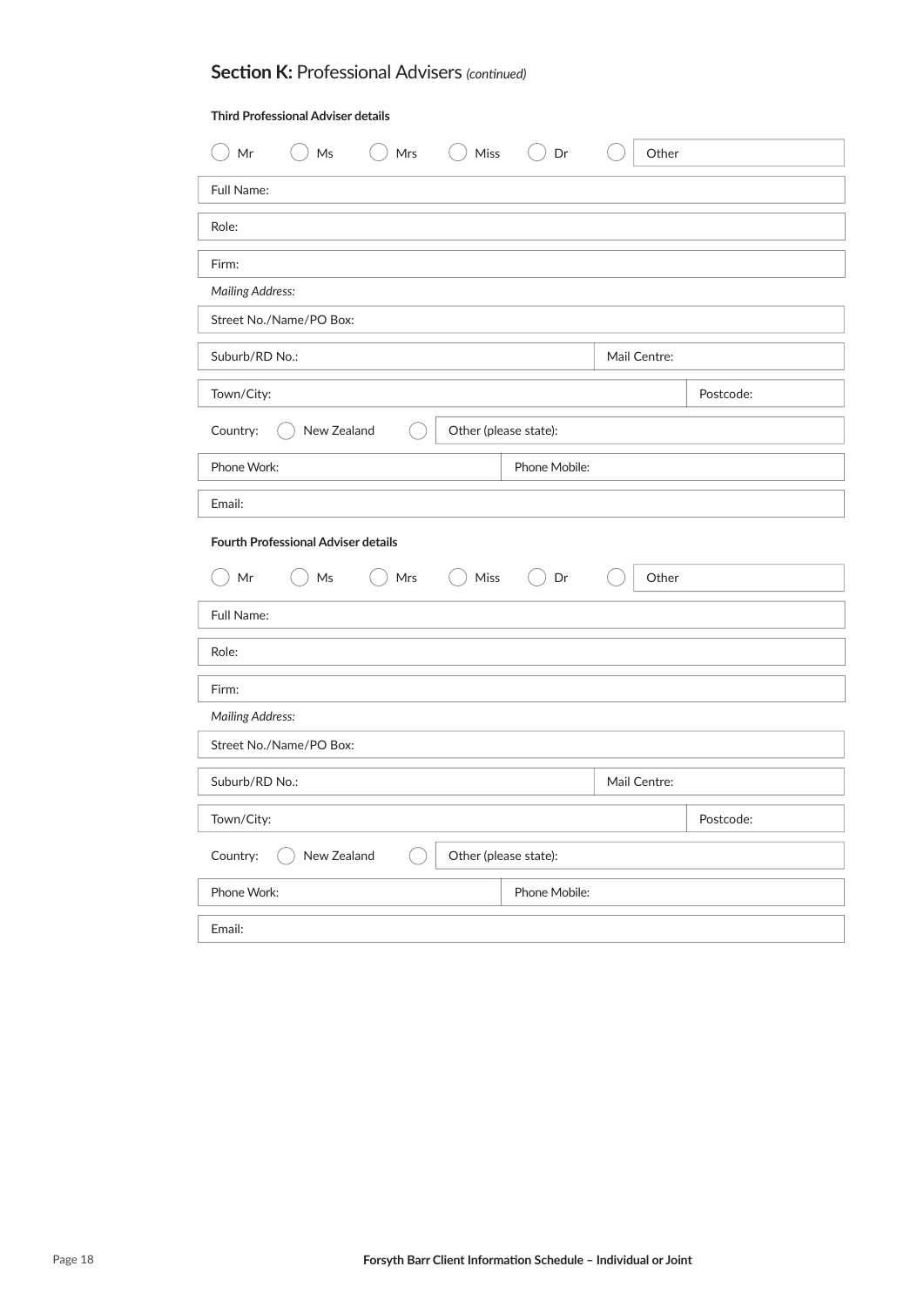## **Section L:** Investment Services

There are six levels of wealth management services available which vary according to the level of assistance you are seeking. Please refer to the relevant Forsyth Barr Scope of Service document. Please consider and select a service that suits your requirements.

- **Investment Transaction Service:** Buying and selling investments at your instruction, with access to research on markets, securities and financial products.
- **Investment Advisory Service:** Personalised advice, limited to consideration of your selected investment profile, regarding your investments and financial products, with access to research on markets, securities and financial products.
- **Managed Fund Advisory Service:** Personalised advice, limited to managed funds from our selected range, based on agreed investment objectives. We don't advise on other investment opportunities under this service.
- **KiwiSaver Advice Service:** Non-personalised or personalised advice, based on your existing investment in either of the Summer KiwiSaver Scheme or the Westpac KiwiSaver Scheme, or to transfer your existing KiwiSaver account to either of these KiwiSaver schemes. We don't advise on other investment opportunities or other KiwiSaver schemes under this service.
- **Premium Advisory Service:** Personalised advice, with ongoing monitoring of your investments, a complete administration service, regular reporting to you and access to research on markets, securities and financial products.
- Private Portfolio Management Service: Management and administration of your investments on your behalf, based on discretion authorised by you and within agreed parameters, accompanied by regular reporting to you.

We will record your Account as an Investment Transaction service account in the absence of any selection.

For the Premium Advisory Service, Private Portfolio Management Service, Managed Fund Advisory Service or KiwiSaver Advice Service (personalised advice), you will also need to complete a Client Profile. Your Forsyth Barr Investment Adviser will then discuss an Investment Plan with you, or provide a Statement of Advice. The information requested in the Client Profile enables us to take your specific circumstances into account when providing investment advice and other personalised financial adviser services to you. It is important that we have sufficient information collected to enable us to provide you with appropriate advice.

In the case of the Investment Advisory Service, you will need to select an investment profile, based on a standard questionnaire that asks about your investing experience, investment horizon and attitude to risk.

Please contact your Investment Adviser should you wish to discuss the above.

## **Section M: Basis of Service**

We will provide services on the Terms and Conditions set out in this Client Agreement, and on the basis of the Scope of Service for the relevant service, each as updated from time to time.

Forsyth Barr produces and accesses research and other investment information, from various internal and external sources, which also provides a basis for our advice and services.

Before acting on any advice or recommendations, you should always consider the appropriateness of the advice or recommendations having regard to your specific circumstances.

Unless otherwise agreed or the service selected provides otherwise, you are responsible for the ongoing monitoring of your investments.

For more details regarding the basis of service, and the principal benefits and risks of investing and financial advice, please refer to the Terms and Conditions set out in this Client Agreement. It is important you read and understand the Scope of Service and Section D of the Terms and Conditions regarding basis of service, principal benefits and risks of investing and financial advice, and discuss any matters with your Investment Adviser.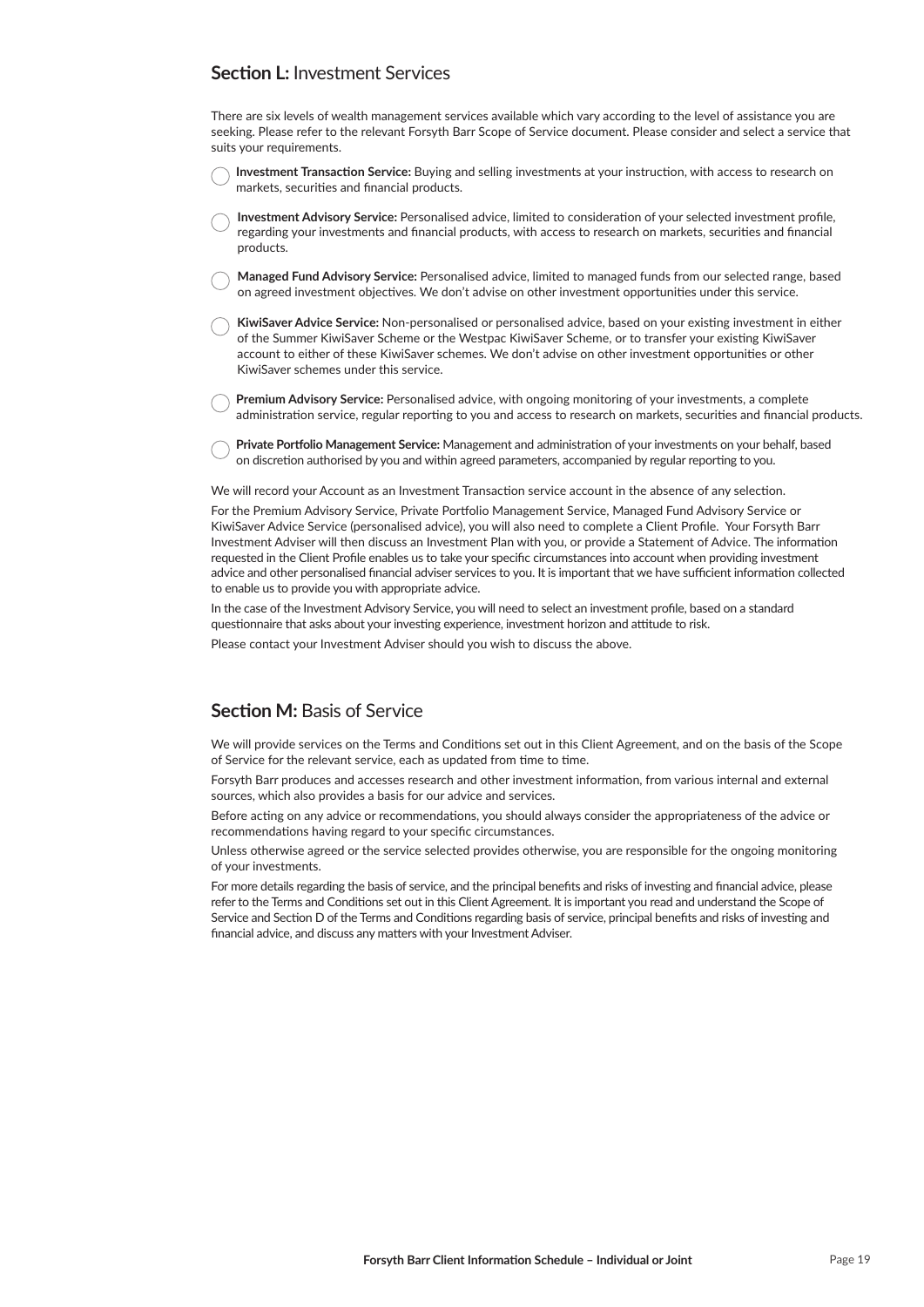## **Section N: Declaration and Signatures**

### *By signing this Client Agreement I/we agree as follows:*

- I/We confirm that all details set out in this Client Information Schedule are correct and not misleading (including by omission).
- I/We agree that I/we have received copies of the Forsyth Barr Limited Terms and Conditions and the Scope of Service applicable to my account.
- I/We agree that I/we have received a copy of the Advice Information Statement applicable to my account.
- I/We agree to all the Terms and Conditions set out in Part B of this Client Agreement.
- I/We agree that I/we have not been declined service by any other Financial Services Providers or been declared bankrupt.
- I/We agree that if Individual and Joint accounts are opened I/we will be bound by the Terms and Conditions of this Client Agreement as both Individual and Joint account holders.
- I/We authorise that any person named as a person authorised to act on my/our behalf may give instructions to transact any Securities business on my/our behalf.
- I/We agree that where there is more than one of us, the instructions of any one of us will be sufficient authority for you to act on those instructions.
- **I/We confirm that we have read Part B: Terms and Conditions, especially Section E: Basis of Service and Risks of Investing.**
- **I/We confirm that Forsyth Barr Limited has drawn my/our attention to Section A, Clause 8 (Bringing Orders to Market) contained in Part B: Terms and Conditions.**
- I/We confirm that a Forsyth Barr Cash Management Account will be opened as part of this account set-up.
- I/We have consulted an independent adviser where necessary and acknowledge Forsyth Barr does not provide tax advice.
- I/We understand that provision of false, inaccurate or incomplete information may constitute an offence(s) and penalties may apply.
- I/We will notify Forsyth Barr of any changes to any information within 30 days of the change occurring and, where required, will provide Forsyth Barr with a new tax self-certification.

#### **Instructions for Signing**

- **Every person** named as one of the **Account Holders** or as an **Authorised Person** must sign below
- Where a person signs on behalf of another as their Attorney, an **original certified copy** of the **Power of Attorney** must be provided, and a signed and completed **certificate of non-revocation of power of attorney** must accompany this Client Information Schedule.

| Name:      |       |                     |      |
|------------|-------|---------------------|------|
| Signature: | Date: | DAY<br><b>MONTH</b> | YEAR |
| Name:      |       |                     |      |
| Signature: | Date: | DAY<br><b>MONTH</b> | YEAR |
| Name:      |       |                     |      |
| Signature: | Date: | DAY<br><b>MONTH</b> | YEAR |
| Name:      |       |                     |      |
| Signature: | Date: | DAY<br><b>MONTH</b> | YEAR |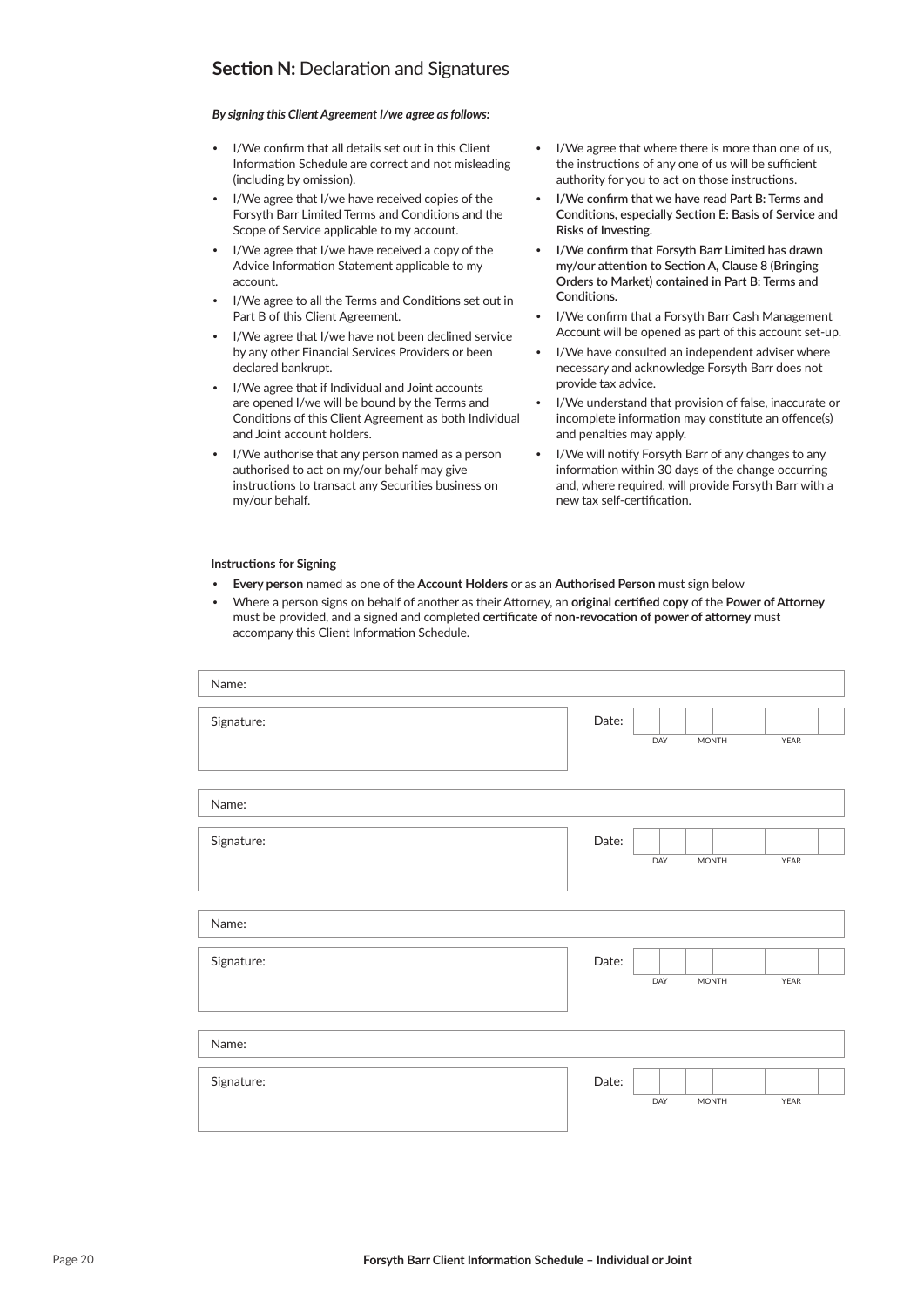# Authority to Accept Direct Debits

#### **Not to operate as an assignment or an agreement**

authority transfer form.

being paid by the Bank.

2. The Customer may:

(d) Agrees, if the bank dishonours a direct debit but sends the direct debit again within 5 business days of the dishonour, is not required to give I/<br>we a second notice of the amount and date of the direct debit.

(a) At any time, terminate this Authority as to future payments by giving notice of termination to the Bank and to the Initiator. (b) Stop payment of any Direct Debit to be initiated under this Authority by the Initiator by giving written notice to the Bank prior to the Direct Debit

(c) Where a variation to the amount agreed between the Initiator and the Customer from time to time to be direct debited has been made without notice being given in terms of clause 1(a) above, or notice is received, but the amount or the date of debiting is different from the amount or the date specified on the notice, request the Bank to reverse or alter any<br>such Direct Debit initiated by the Initiator by debiting the amount of the reversal or alteration of a Direct Debit back to the Initiator through the<br>Initiator's Bank PROVIDED such request is made not more than 120 days<br>from the date when the Direct Debit was debited to my/our account.

|                                                                                  | <b>Account Name:</b>                                                                                                                                                                                                                                                                                                                                                                                                                                                                                                                                                                                                                                                                                                                                                                                                                                                                                                                                                                  |             |               |                                                                                                                                                                                                                                                                                                                                                                                                                                                                                                                                                                                                                                                                                                                                                                                                                                                                                                                                                                                                                                    |                       |                           |                |          |               |   |  |  |  |
|----------------------------------------------------------------------------------|---------------------------------------------------------------------------------------------------------------------------------------------------------------------------------------------------------------------------------------------------------------------------------------------------------------------------------------------------------------------------------------------------------------------------------------------------------------------------------------------------------------------------------------------------------------------------------------------------------------------------------------------------------------------------------------------------------------------------------------------------------------------------------------------------------------------------------------------------------------------------------------------------------------------------------------------------------------------------------------|-------------|---------------|------------------------------------------------------------------------------------------------------------------------------------------------------------------------------------------------------------------------------------------------------------------------------------------------------------------------------------------------------------------------------------------------------------------------------------------------------------------------------------------------------------------------------------------------------------------------------------------------------------------------------------------------------------------------------------------------------------------------------------------------------------------------------------------------------------------------------------------------------------------------------------------------------------------------------------------------------------------------------------------------------------------------------------|-----------------------|---------------------------|----------------|----------|---------------|---|--|--|--|
| Account Nnmber: Please note                                                      | <b>Account Number:</b>                                                                                                                                                                                                                                                                                                                                                                                                                                                                                                                                                                                                                                                                                                                                                                                                                                                                                                                                                                |             |               |                                                                                                                                                                                                                                                                                                                                                                                                                                                                                                                                                                                                                                                                                                                                                                                                                                                                                                                                                                                                                                    |                       | <b>AUTHORISATION CODE</b> |                |          |               |   |  |  |  |
| your Forsyth Barr account<br>number can be either seven or<br>eight digits long. | <b>Bank Instructions</b>                                                                                                                                                                                                                                                                                                                                                                                                                                                                                                                                                                                                                                                                                                                                                                                                                                                                                                                                                              |             |               |                                                                                                                                                                                                                                                                                                                                                                                                                                                                                                                                                                                                                                                                                                                                                                                                                                                                                                                                                                                                                                    | 0                     | 1<br>6                    | $\overline{2}$ | 8        | 9             | 8 |  |  |  |
|                                                                                  | Name of Bank Account:                                                                                                                                                                                                                                                                                                                                                                                                                                                                                                                                                                                                                                                                                                                                                                                                                                                                                                                                                                 |             |               |                                                                                                                                                                                                                                                                                                                                                                                                                                                                                                                                                                                                                                                                                                                                                                                                                                                                                                                                                                                                                                    |                       |                           |                |          |               |   |  |  |  |
|                                                                                  | Bank Account from which payments<br>are to be made:                                                                                                                                                                                                                                                                                                                                                                                                                                                                                                                                                                                                                                                                                                                                                                                                                                                                                                                                   | <b>BANK</b> | <b>BRANCH</b> |                                                                                                                                                                                                                                                                                                                                                                                                                                                                                                                                                                                                                                                                                                                                                                                                                                                                                                                                                                                                                                    | <b>ACCOUNT NUMBER</b> |                           |                |          | <b>SUFFIX</b> |   |  |  |  |
|                                                                                  | <b>Bank Name:</b>                                                                                                                                                                                                                                                                                                                                                                                                                                                                                                                                                                                                                                                                                                                                                                                                                                                                                                                                                                     |             |               |                                                                                                                                                                                                                                                                                                                                                                                                                                                                                                                                                                                                                                                                                                                                                                                                                                                                                                                                                                                                                                    |                       |                           |                |          |               |   |  |  |  |
|                                                                                  | To: The Bank Manager,<br>I/We authorise you until further notice, to debit my/our account with all amounts which <b>Forsyth Barr Limited</b> client<br>funds (hereinafter referred to as the Initiator) the registered Initiator of the above Authorisation Code, may initiate by<br>Direct Debit. I/We acknowledge and accept that the Bank accepts this authority only upon the conditions listed below.<br>Information to appear on my/our Bank Statement:                                                                                                                                                                                                                                                                                                                                                                                                                                                                                                                         |             |               |                                                                                                                                                                                                                                                                                                                                                                                                                                                                                                                                                                                                                                                                                                                                                                                                                                                                                                                                                                                                                                    |                       |                           |                |          |               |   |  |  |  |
|                                                                                  | Payer Particulars:                                                                                                                                                                                                                                                                                                                                                                                                                                                                                                                                                                                                                                                                                                                                                                                                                                                                                                                                                                    |             |               |                                                                                                                                                                                                                                                                                                                                                                                                                                                                                                                                                                                                                                                                                                                                                                                                                                                                                                                                                                                                                                    |                       |                           |                | Approved |               |   |  |  |  |
|                                                                                  | Payer Reference:                                                                                                                                                                                                                                                                                                                                                                                                                                                                                                                                                                                                                                                                                                                                                                                                                                                                                                                                                                      |             |               |                                                                                                                                                                                                                                                                                                                                                                                                                                                                                                                                                                                                                                                                                                                                                                                                                                                                                                                                                                                                                                    |                       | 1289                      | 11/04          |          |               |   |  |  |  |
|                                                                                  | Payer Code:                                                                                                                                                                                                                                                                                                                                                                                                                                                                                                                                                                                                                                                                                                                                                                                                                                                                                                                                                                           |             |               |                                                                                                                                                                                                                                                                                                                                                                                                                                                                                                                                                                                                                                                                                                                                                                                                                                                                                                                                                                                                                                    |                       |                           |                |          |               |   |  |  |  |
| Required Signatures: All Account<br>Holders must sign this authority.            | Signature:                                                                                                                                                                                                                                                                                                                                                                                                                                                                                                                                                                                                                                                                                                                                                                                                                                                                                                                                                                            |             |               | Date:                                                                                                                                                                                                                                                                                                                                                                                                                                                                                                                                                                                                                                                                                                                                                                                                                                                                                                                                                                                                                              | DAY                   | <b>MONTH</b>              |                | YEAR     |               |   |  |  |  |
|                                                                                  | Signature:                                                                                                                                                                                                                                                                                                                                                                                                                                                                                                                                                                                                                                                                                                                                                                                                                                                                                                                                                                            | Date:       | DAY           | <b>MONTH</b>                                                                                                                                                                                                                                                                                                                                                                                                                                                                                                                                                                                                                                                                                                                                                                                                                                                                                                                                                                                                                       |                       | YEAR                      |                |          |               |   |  |  |  |
|                                                                                  | Signature:                                                                                                                                                                                                                                                                                                                                                                                                                                                                                                                                                                                                                                                                                                                                                                                                                                                                                                                                                                            |             |               | Date:                                                                                                                                                                                                                                                                                                                                                                                                                                                                                                                                                                                                                                                                                                                                                                                                                                                                                                                                                                                                                              | DAY                   | <b>MONTH</b>              |                | YEAR     |               |   |  |  |  |
|                                                                                  | <b>Conditions Of This Authority</b><br>1. The Initiator:<br>(a) Has agreed to send notice of the net amount of each Direct Debit<br>no less than the date the Direct Debit is initiated. This notice will be<br>provided either:-<br>(i) in writing; or<br>(ii) by electronic mail where the Customer has provided prior written<br>consent to the Initiator.<br>The notice will include the following message:- The amount of \$<br>was direct debited to your Bank account on  (initiating date).<br>(b) May, upon the relationship which gave rise to this Authority being<br>terminated, give notice to the Bank that no further Direct Debits are<br>to be initiated under the Authority. Upon receipt of such notice the<br>Bank may terminate this Authority as to future payments by notice<br>in writing to me/us.<br>(c) May, upon receiving an "authority transfer form" (dated after the date of<br>this authority) signed by me/us and addressed to a bank to which I/we |             |               | 3. The Customer acknowledges that:<br>(a) This Authority will remain in full force and effect in respect of all Direct<br>Debits passed to my/our account in good faith notwithstanding my/<br>our death, bankruptcy or other revocation of this Authority until actual<br>notice of such event is received by the Bank.<br>(b) In any event this Authority is subject to any arrangement now or hereafter<br>existing between me/us and the Bank in relation to my/our account.<br>(c) Any dispute as to the correctness or validity of an amount debited to my/<br>our account shall not be the concern of the Bank except in so far as the<br>Direct Debit has not been paid in accordance with this Authority. Any<br>other disputes lies between me/us and the initiator.<br>(d) Where the Bank has used reasonable care and skill in acting in<br>accordance with this authority, the Bank accepts no responsibility or<br>liability in respect of:<br>- the accuracy of information about Direct Debits on Bank statements. |                       |                           |                |          |               |   |  |  |  |

- have transferred my/our bank account, initiate Direct Debits in reliance of that transfer form and this Authority from the account identified in the - the accuracy of information about Direct Debits on Bank statements.<br>- any variations between notices given by the Initiator and the amounts of Direct Debits.
	- (e) The Bank is not responsible for, or under any liability in respect of the Initiators failure to give notice in accordance with 1(a) nor for the non-<br>receipt or late receipt of notice by me/us for any reason whatsoever. In any such situation the dispute lies between me/us and the Initiator.

#### 4. The Bank may:

- (a) In its absolute discretion conclusively determine the order of priority of payment by it of any monies pursuant to this or any other Authority or draft properly executed by me/us and given to or drawn on the Bank.
- (b) At any time terminate this Authority as to future payments by notice in writing to me/us.
- (c) Charge its current fees for this service in force from time-to-time.
- (d) Upon receipt of an "authority to transfer form" signed by me/us from a bank to which my/our account has been transferred, transfer to that bank this Authority to Accept Direct Debits.

**Acceptance of this Client Agreement is deemed by the Applicants signing this Client Information Schedule.**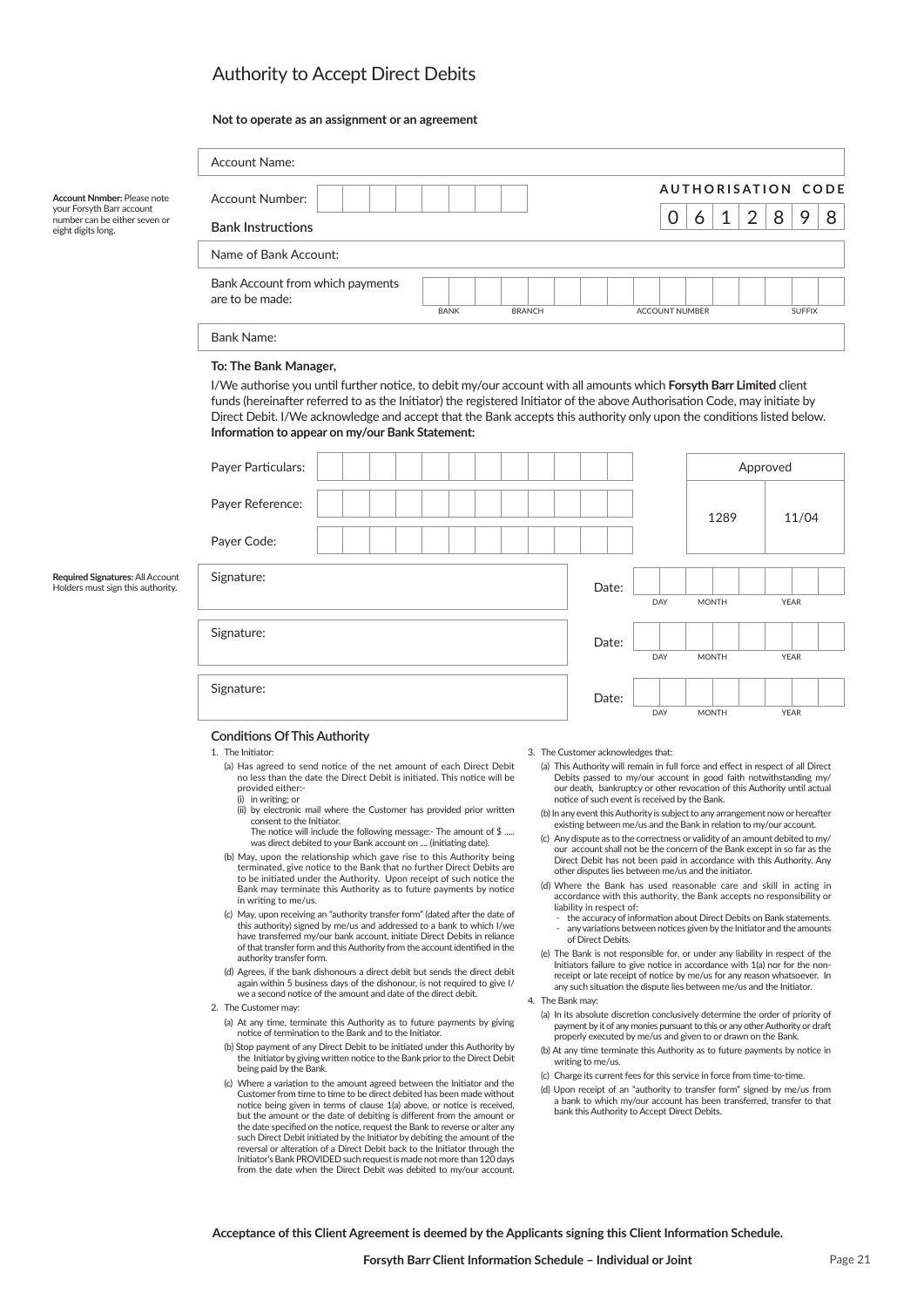You need to provide the original for verification, or a certified copy of -

- A current New Zealand Passport
- A current New Zealand Firearms Licence
- Overseas passport or a similar document issued for the purpose of international travel which –
	- contains the name, date of birth, a photograph and the signature of the person in whose name the document is issued; and
	- is issued by a foreign government, the United Nations or an agency of the **United Nations**
- A national identity card issued for the purpose of identification, that -
	- contains the name, date of birth and a photograph of the person in whose name the document is issued and their signature or other biometric measure included where relevant; and
	- is issued by a foreign government, the United Nations or an agency of the **United Nations.**

If you can't provide any of those forms of identification, you need to provide the **original** for verification or **certified copies** of your current **New Zealand Driver's Licence** (showing both sides of the Licence)

### **plus ONE of these documents:**

- Your Birth Certificate or Citizenship Certificate
- A Government agency document with your full name and signature (e.g. SuperGold Card)
- A Government agency statement dated within the last 12 months (e.g. IRD statement)
- A document issued by a registered bank showing your name and signature (e.g. credit/debit card, eftpos card)
- A bank statement dated within the last 12 months issued by a registered bank (delivered by mail, not via internet banking)

### **Where you are a minor (under 18 years old),**

we are required to verify that any person holding themselves out as the parent/ guardian of the minor has the authority to act on behalf of the minor. In order for us to do this, please provide a certified copy of any of the following documents as applicable:

- **Birth Certificate**
- Adoption papers
- Guardianship form
	- Court-Appointed guardian
	- Testamentary guardian
	- Guardianship of the court
- Government department documentation that confirms caregiver/ guardianship

**If we are unable to clearly identify that you are the parent/guardian of the minor and can**  act on their behalf, we will require additional information to be provided.

#### **What do we need as proof**  of residential address?

We need a copy of ONE of these documents, dated within the last 12 months with your name and address displayed on it:

- Utility or Rates bill
- Telephone bill
- Insurance policy
- Share registry statement
- Signed (by the tenant/s and landlord) tenancy or lease agreement
- Credit Card statement
- Bank statement
- Government Agency statement (e.g. IRD Statement)
- Electoral Roll entry
- Online White Pages

#### **What do we need as proof of residential address for a minor?**

We do not need proof of residential address for the minor if they live with their parent or guardian. Where the minor does not live with their parent or guardian, the documents required as proof of address for the minor are listed above.

#### **What else is required?**

We are also required to verify the identity and address of each of the minor's Parents and/or Guardians. These requirements are outlined on the left and above.

#### **What do you need to do to set up a direct debit or direct credit to your Forsyth Barr account?**

To set up a direct debit we require a completed Authority to Accept Direct Debits.

To set up a direct credit we require your written instruction to do so.

We also require bank account documentation, for example:

- a bank encoded deposit slip with preprinted details of bank account name and number;
- a bank statement;
- a verification letter or other document of confirmation provided by your bank.

We are able to pay funds to –

- a bank account in your name;
- the Inland Revenue Department;
- to an accountant's trust account or solicitor's trust account.

#### *What is 'a certified copy' of a document?*

A 'certified copy' of a document is one where a trusted referee has viewed the original document and compared it with a scanned or photocopied version. The trusted referee provides a written statement on the copy to the effect that the copy provided is a true and correct copy and represents your identity. The trusted referee's written statement must include their name, occupation, and signature and the date of confirmation. Please note: This confirmation is only valid for three months.

#### *Who is a 'Trusted Referee'?*

#### **He or she is someone who:**

- is at least 16 years old
- is not your spouse or partner
- is not related to you
- does not live at the same address as you
- is not involved in the business or transaction requiring the certification

#### **They must be a:**

- Commonwealth representative
- New Zealand Police Constable
- Justice of the Peace
- Registered Medical Doctor
- Registered Teacher
- Minister of Religion
- Lawyer
- Notary Public
- New Zealand Honorary Consul
- Member of Parliament
- Chartered Accountant
- Kaumatua